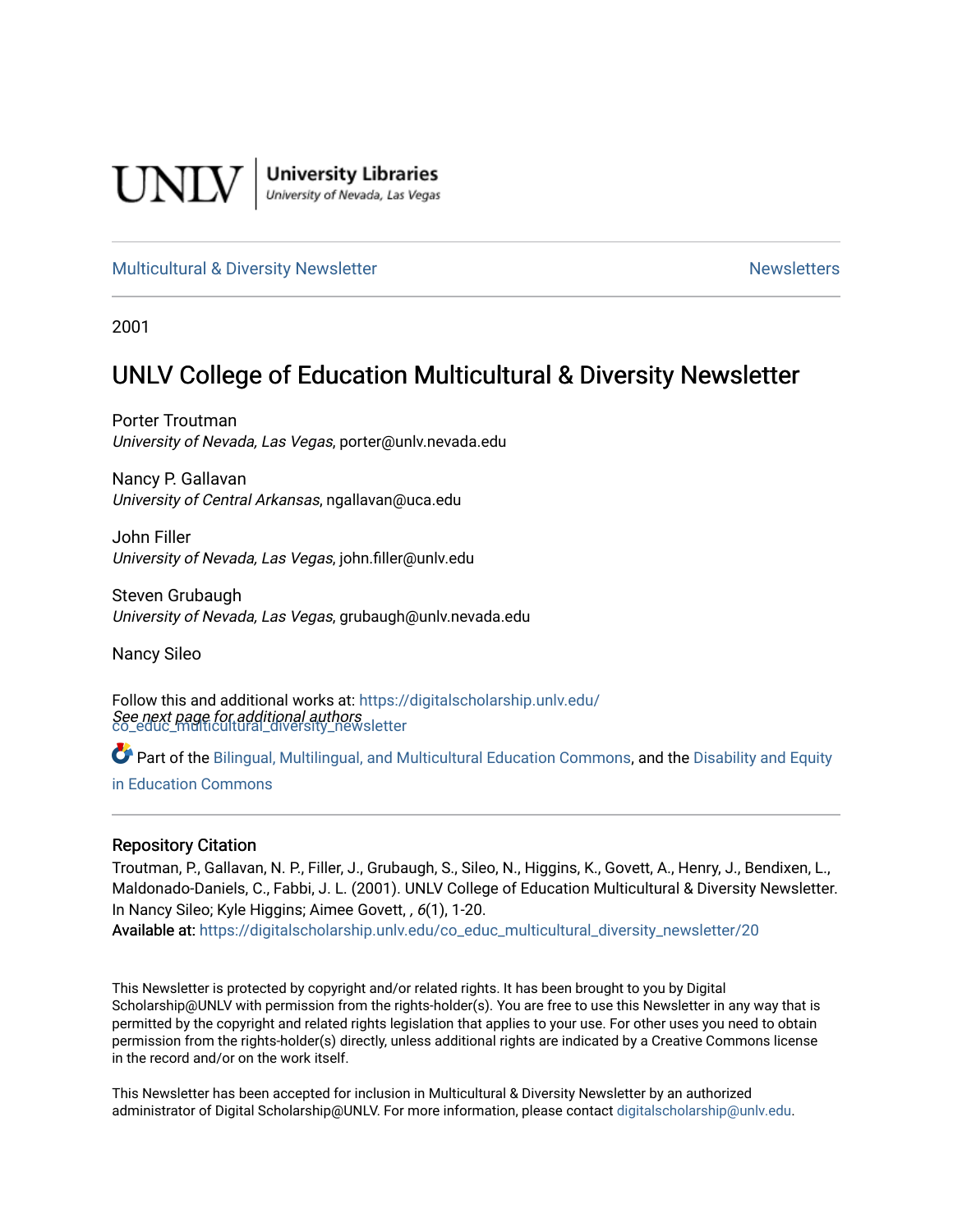### Authors

Porter Troutman, Nancy P. Gallavan, John Filler, Steven Grubaugh, Nancy Sileo, Kyle Higgins, Aimee Govett, Jean Henry, Lisa Bendixen, Cecilia Maldonado-Daniels, and Jennifer L. Fabbi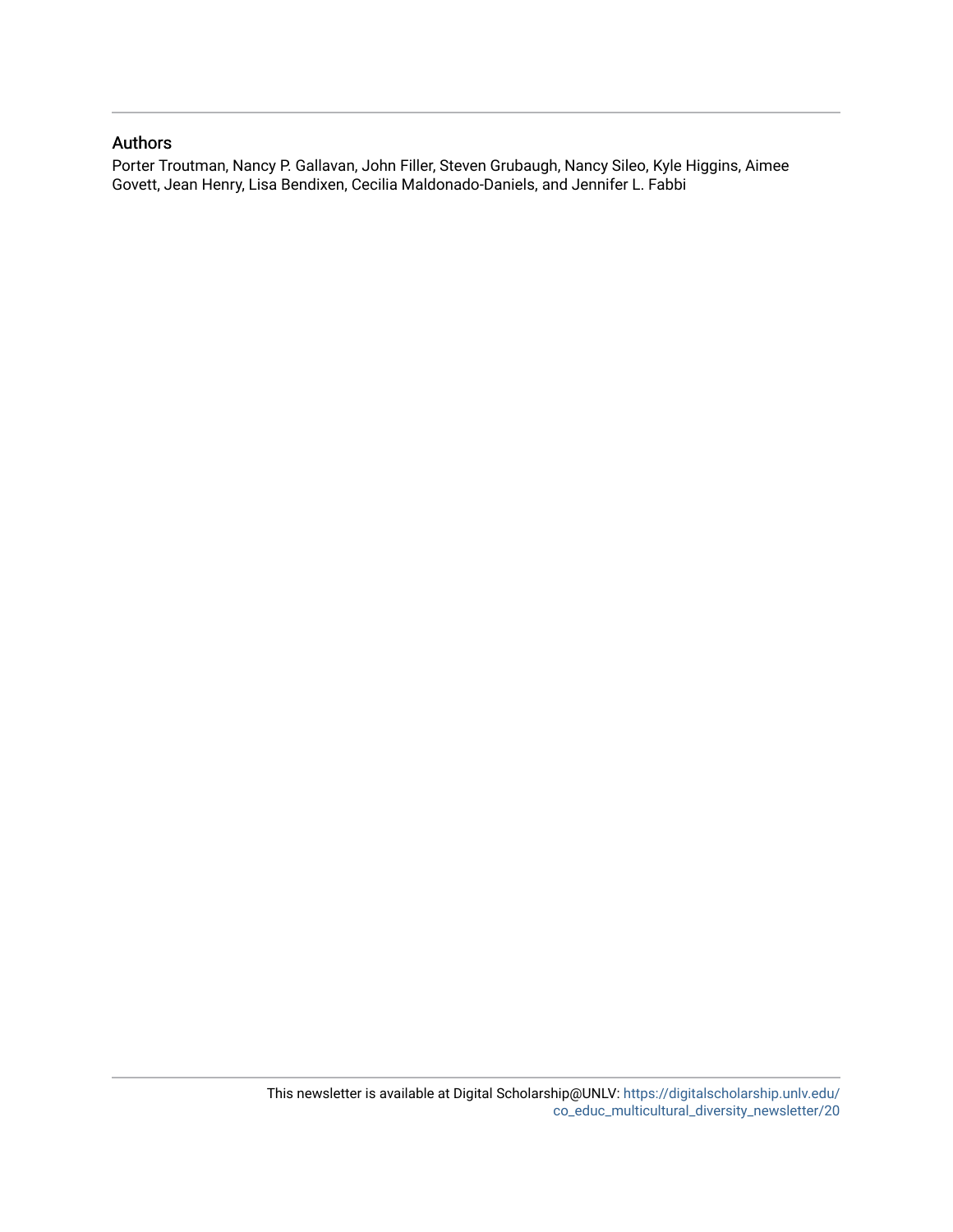

# **Multicultural & Diversity Newsletter**  Published by the Multicultural & Diversity Committee

Volume 6, Issue Number 1, 2001 Members of the Multicultural & Diversity Committee: Porter Troutman (Co-chair), Nancy Gallavan (Co-chair), John Filler, Steven Grubaugh, Nancy Sileo, Kyle Higgins, Aimee Govett, Jean Henry, Lisa Bendixen, Cecilia Maldonado, and Jennifer Fabbi

Nancy Sileo, Kyle Higgins, & Aimee Govett, Editors \*\*\* This newsletter is published twice a semester. The articles that appear in the newsletter are based on author interest and consist of both scholarly work and opinion pieces. For further information regarding submissions contact Nancy Sileo (sileo@unlv.edu),

Kyle Higgins (higgins@unlv.edu) or Aimee Govett (govetta@unlv.edu). \*\*\*

•

•

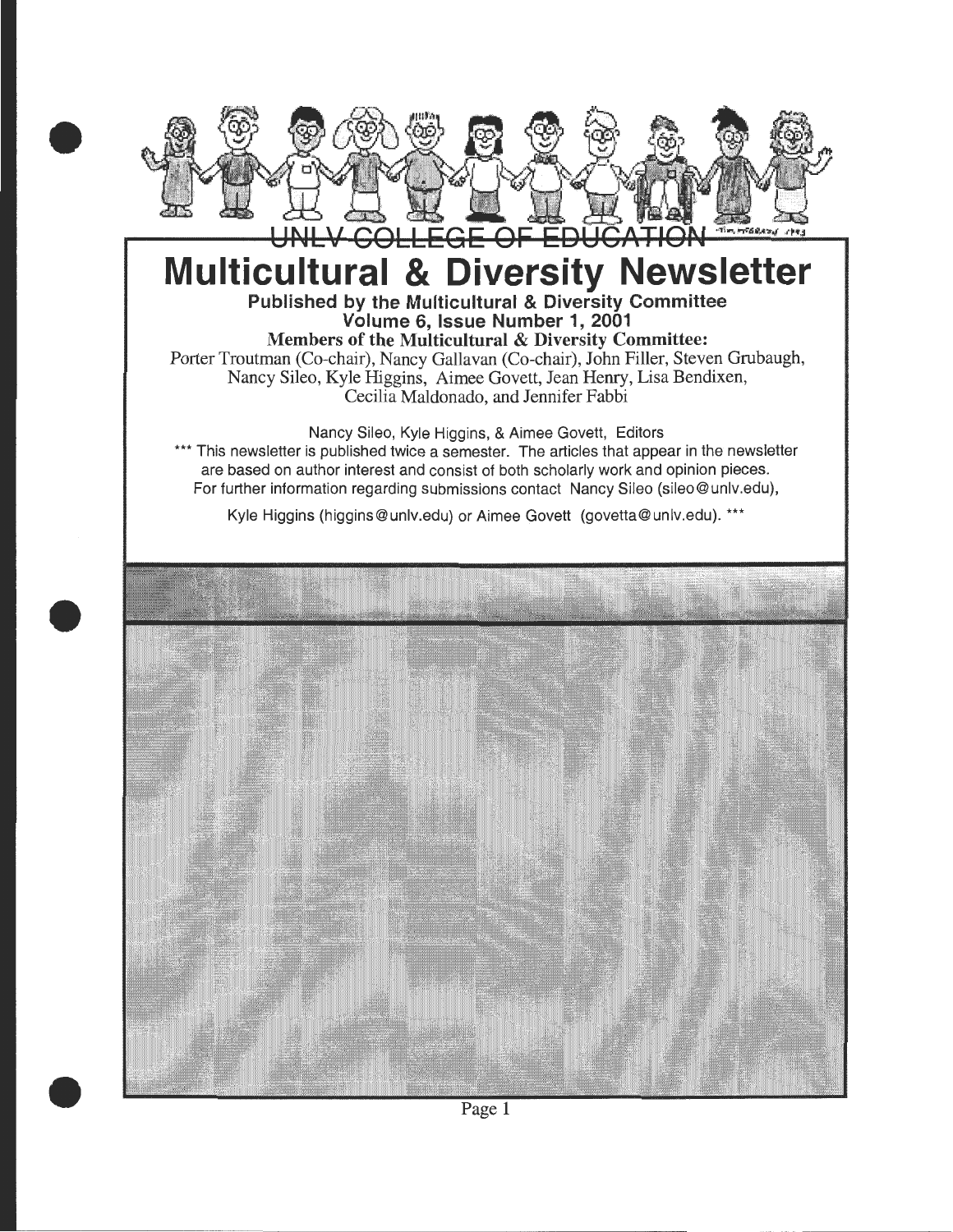

•

### **INVITED GUEST COLUMN GENDER EQUITY -- TITLE** IX, **THE BATTLEGROUND**  by Jerry Landwer

• John, the women's volleyball coach, and Edgar, the men's wrestling coach, are both from the Chicago area, have been good friends since they began coaching, and go to lunch together at least twice a week. Unlike several coaches at the university, they occupy small offices under the stadium. The university provides both John and Edgar with the same number of scholarships and almost equal budget support for their sports. Although it seems John and Edgar have a great deal in common, there is one topic that sets them completely at odds with one another. That "something" is the topic of gender equity! John, as coach of the women's volleyball team, believes that men and women are given the same opportunities in the classroom - so why not athletics? He is delighted that the Title IX legislation was designed to treat men's and women's sports more equitably; his volleyball teams team certainly could use more money for scholarships, travel, recruiting and promotion. Edgar has a completely different view on gender equity. He believes his program will suffer as a result of Title IX legislation and was quick to cite several examples where other universities were dropping men's wrestling to pay for the added women's sports! Edgar emphasized that: "Under Title IX pressure to fund more women's athletics, Miami of Ohio dropped four men's sports -- golf, soccer, tennis, and wrestling. Drake and Princeton dropped wrestling. After Princeton cut its men's varsity wrestling program, a group of alumni (Friends of Princeton Wrestling) pledged \$2.3 million to endow the sport in order to continue its presence on campus. However, the Princeton Athletic Department refused the offer, claiming that restarting the program would upset the university's athletic proportionality and open the door for a possible Title IX lawsuit." John and Edgar aren't the only ones involved in the conflict regarding gender equity in sports. Players, fans, and feminist groups have taken sides and there seems to be no middle ground. The source of the conflict is the interpretation of the "proportionality rule". In the 20-plus years

since Title IX became law (1972), there has been ongoing debate about how a school should proceed in order to avoid gender discrimination in its athletic program.

As an ex-collegiate wrestler and former collegiate wrestling coach, you might ask where I stand in this debate. 'Well... I am by fits and starts -- pretty much like my Tuesday -Thursday class -- optimistic, sometimes foolishly so, often without reason. I do believe however, that gender equity can be achieved without eliminating already established sports programs."

Originally, Title IX was not written with sports in mind, however 1970's activists for women's athletics made the statute applicable to sports. Subsequent attempts to clarify Title IX and its application to sports were so vague that administrators of college athletic programs were perplexed. Some 20 years later many of these administrators are still bewildered. Much of the confusion (past and present) revolves around the understanding and interpretation of the conditions of proportionality. Not surprising, there are two sides to this argument.

The Center for Individual Rights represents one side of the gender equity controversy -- and claim that the court's current interpretation of Title IX is distorted. They assert that overzealous bureaucrats, feminist groups, and confused federal judges have twisted Title IX's good intentions into a quota system that in effect mandates that men and women participate in college athletics at rates that reflect the male/female school population. These supporters maintain that federal policy causes colleges to eliminate men's teams or face expensive litigation that the colleges will probably lose. If one chooses to look at proportionality from the *negative* side, the only way colleges could obtain "proportionality" between men's and women's athletics programs at the college level is to reduce the number of men's sports. As evidence of this claim, they cite the General Accounting Office's report that between 1981 and 1999, colleges eliminated 171 men's wrestling teams, 84 men's tennis teams, and 56 men's gymnastics teams.

The Women's Sports Foundation, supporters of the other side of the controversy, maintain that Title IX is not a quota system - and that the distorted arguments made by the Center for Individual Rights cannot make it one!

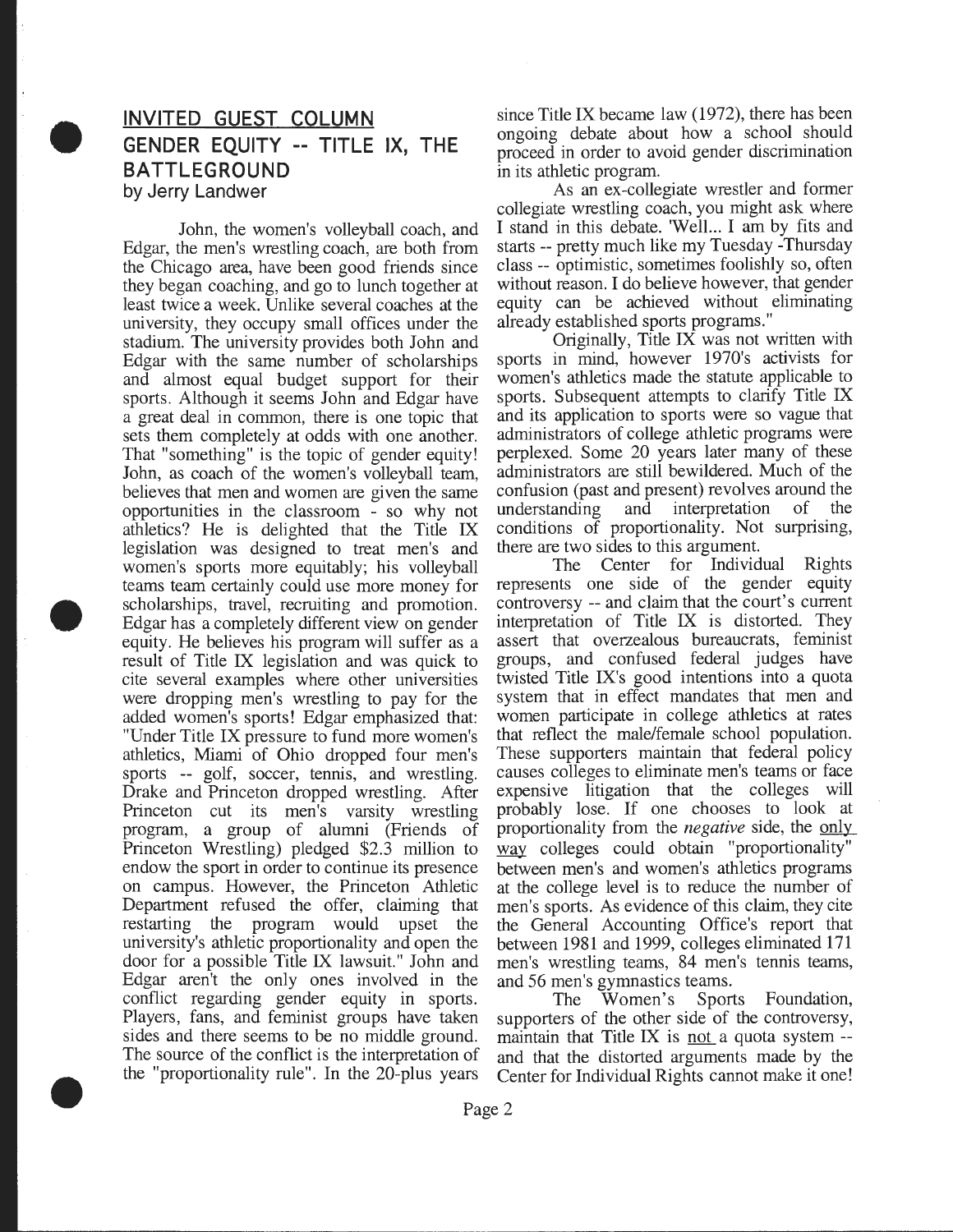Defenders of this position allege that nothing in Title IX requires the cutting of men's sports, and that schools have variable alternatives for providing equal opportunities in athletics. To state that women are not as interested in competitive sports as men is heresy and such an argument has had little impact on federal policy.

Fortunately, the answer to Title IX's gender equity question can be found in the three-part test!

#### *The Three Part Test*

•

•

•

In late summer 1995, the United States Department of Education, Office for Civil Rights issued a 10 page clarification of existing standards related to the obligations of colleges and universities in the development of intercollegiate athletic programs that are deemed in compliance with Title IX. This policy statement has been identified as the Clarification of Intercollegiate Athletics Policy Guidance: The Three-Part Test (Landwer & Rothermel, 1999).

The Three-Part Test offers three specific avenues for ascertaining compliance with the requirement to provide individuals of each gender with non-discriminatory opportunities to participate in intercollegiate athletics. If an institution of higher learning has adhered to any part of the Three-Part Test, the OCR will determine that the institution is complying with the Title IX requirement. It should be noted that under the policy interpretation, the requirement to provide non-discriminatory participation opportunities is only one of the many factors that the OCR examines to determine if an institution is in compliance with the athletics' provision of Title IX (Landwer & Rothermel, 1999). The OCR also considers the quality of competition offered to members of both genders in order to determine whether an institution effectively accommodates the interest and abilities of its students. The OCR examines the institution's program as a whole in their determination of compliance. Thus, to determine when an institution provides equal athletic opportunity as required by Title IX, the OCR considers the effective accommodation of interests and abilities in conjunction with equivalence in the availability, quality, and kinds of other athletically-related benefits and opportunities provided male and female athletes.

These "other" athletically-related benefits and opportunities include, but are not necessarily limited to: assignment and compensation of coaches and tutors, equipment and supplies, housing and dining facilities and services, locker rooms and practice and competitive facilities, medical and training facilities and services, opportunity to receive coaching and tutoring, publicity, scheduling of games and practice times, and travel and per diems.

### Part One of the Three-Part Test: Are Participation Opportunities Substantially Proportionate to Enrollment?

The initial part of the Three-Part Test examines whether participation opportunities are substantially proportionate to enrollment. In other words, when an institution provides intercollegiate level athletic participation opportunities for male and female students in numbers substantially proportionate to their respective full-time undergraduate enrollments, the OCR will conclude that the institution is<br>providing non-discriminatory participation providing non-discriminatory opportunities for individuals of both genders. In determining the participation opportunities, the OCR counts the number of actual athletes participating in the athletic program. For example, if an institution's full time undergraduate enrollment is 52% male and 48% female and 52% of the participants in the athletic program are male and 48% are female, the institution clearly satisfies Part One.

In a series of articles published in USA Today in November 1995, an analysis of NCAA Division 1-A colleges and universities indicated that when the proportionality test was applied to the participation rates for females in the intercollegiate athletic programs, only 9 institutions were in compliance with Title IX!

### Part Two of the Three-Part Test: Is There a History and Continuing Practice of Program Expansion for the Underrepresented Gender?

Under Part Two, an institution of higher learning can demonstrate that it is in compliance with Title IX in its intercollegiate athletics program if it can offer evidence that it has a history and continuing practice of program expansion that is demonstrably responsive to the developing interests and abilities of the under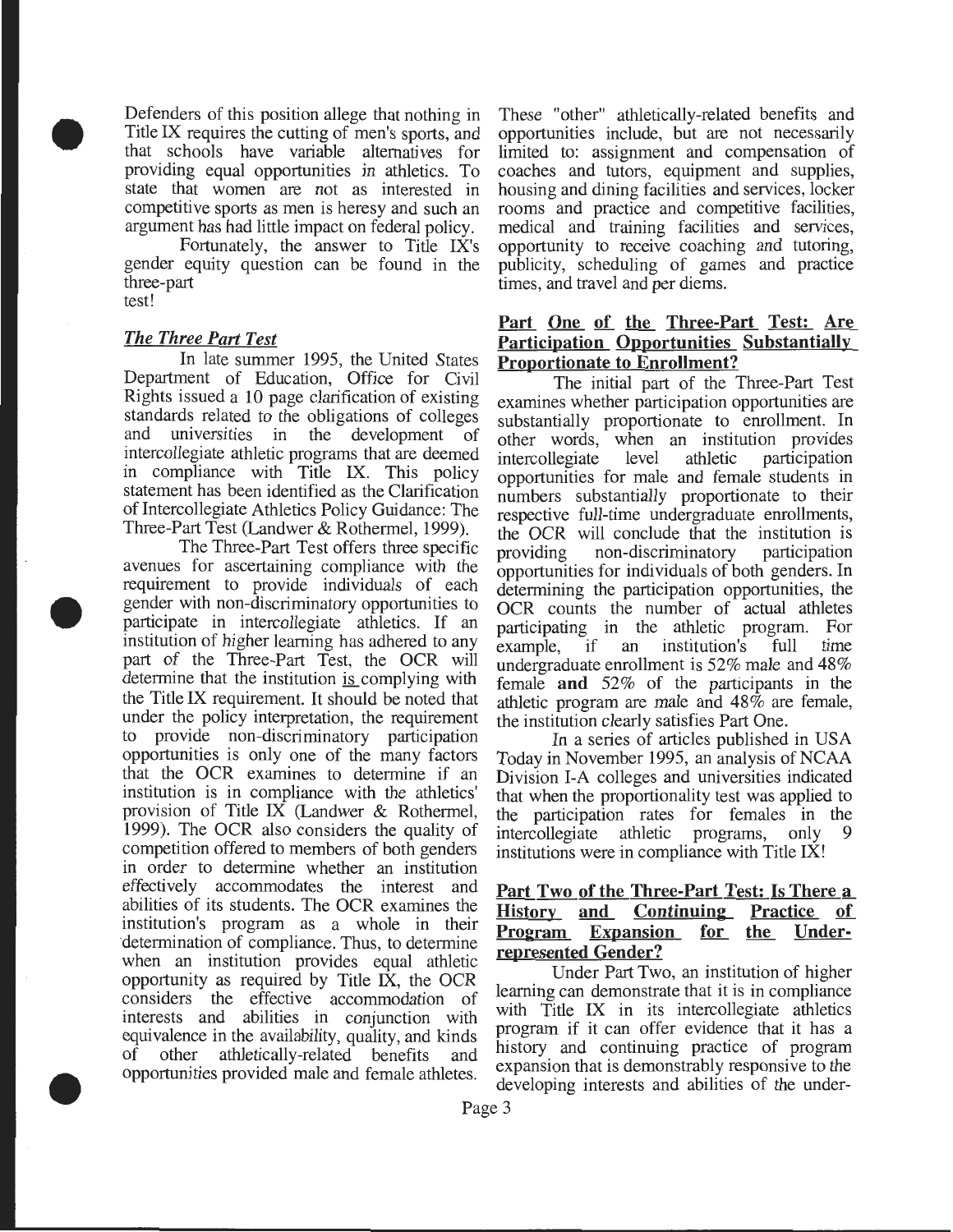represented gender. In effect, Part Two examines an institution's entire history of the athletic program and it's continuing remedial efforts to provide non-discriminatory participation opportunities through program expansion. There are no fixed time intervals within which an institution must have added participation opportunities but the focus is on whether the program expansion was responsive to developing interests and abilities of the underrepresented gender and whether the program expansion is ongoing as warranted by developing interests and abilities.

•

•

•

### Part Three of the Three-Part Test: Is the Institution Fully and Effectively Accommodatine the Interests and Abilities of the Under-Represented Gender?

Under Part Three, the OCR determines whether an institution is fully and effectively accommodating the interests and abilities of the under-represented gender. An institution may not be providing equal athletic opportunities to its students of the under-represented gender when there are disproportionately high athletic participation rates by an institution's students of the over-represented gender compared to their enrollment rates. However, an institution has satisfied Part Three where there is evidence that the imbalance does not reflect discrimination i.e., where it can be demonstrated that even though there is disproportionately low participation rate by the institution's students of the under-represented gender, the interests and abilities of these students are being fully and effectively accommodated. In making this determination, the OCR will consider whether there are 1) unmet interests in the particular sport, 2) sufficient ability to sustain a team in a sport, and 3) a reasonable expectation of competition for the team. If all three conditions are not met, the OCR will ascertain that an institution has not fully and effectively accommodated the interests and abilities of the under-represented gender.

created by some coaches who are paranoid over<br>the nogeibility of hoving to make hydrot over formally packages. Although the base salaries for the possibility of having to make budget cuts in

college football in order to fund equal opportunities for women in sports. There is little question but that college football is the battleground in the battle for proportionality. For one group the accusing finger is pointed at the victims -- the women who have less than 39% of all athletic opportunities, 37% of all scholarship dollars and 26% of the total sports budget. For those on the opposing side, an attack on football is heresy. Football is often seen as the golden goose that supports all of the men's and women's non-revenue producing sports. Many, especially the old-timers, proclaim that an attack on football budgets and scholarships will weaken the major revenue producing sport and will spell the demise of all athletic programs. According to facts provided by the NCAA and compiled by Donna Lopiano, Director of the Women's Sports Foundation, football is not the golden goose that supports other athletic programs:

- Fact: At more than 80% of all NCAA member institutions with football programs, football does not pay for women's or men's sport or even football itself\*
- **Fact:** Among the supposedly lucrative big-time football programs in Division I-A, 4 0% are running deficit programs averaging \$1.2 million annual losses.\* (UNLV is in Division I-A)
- Fact: Dollar increases to Division I-A men's sports operating budgets from 1993 - 1999 were four times the increases to women's sports operating budgets (\$1.7 million to \$400,000). Sixty-three percent (63%) of the 1.7 million was allocated for football.\*
- Fact: The absolute average dollar increase in Division I-A men' s football budgets from 1993 - 1999 was \$872,000. This exceeded the total average operating budget of all women's sports (\$662,000/year in 1996 by more than \$200,000).

Points to Ponder<br>An incorrect intermetation has been and For starters, men's basketball and An incorrect interpretation has been football programs currently receive extravagant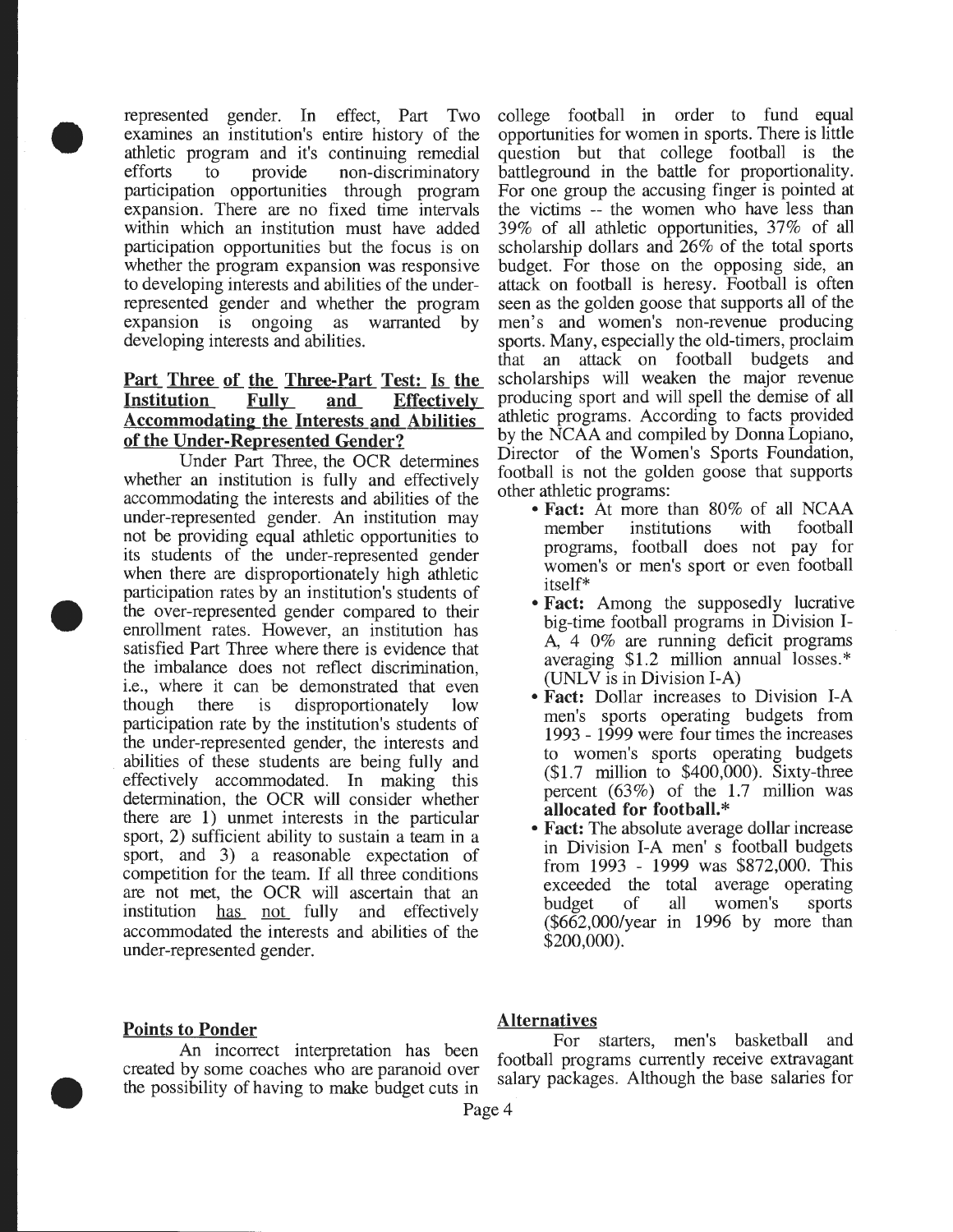Division 1-A men's coaches are in the range of \$90,000 to \$125,000, total compensation packages routinely reach \$700,000 to \$1.5 million. Just a thought -- what if the head coach's compensation package did not exceed that of the university's highest paid full professor? Such a reform would save most Division I schools approximately \$1 million dollars -- -enough to support two Division I swimming teams (men and women) and one wrestling team (men or women). Another option would be to reduce the number of men's coaches in certain sports. The typical Division 1-A football team supports more than 10 assistant coaches. Eliminating three of these coaches, each with an estimated salary of more than \$60,000 plus benefits would provide funding sufficient to support a Division I-A college tennis team. If the need for the number of assistants is necessary to insure the safety of the athletes, the athletic departments could cap the average salaries of assistant coaches, not to exceed the average salaries of the associate professors at their university. Last but not least, we should ask, Why do Division 1-A football teams need 85 scholarship players? NFL teams have 45-man rosters with reserve squads of seven players. Many Division 1-A teams carry anywhere from 15 to 50 walk-ons and bring rosters of more than 100 players. Reducing the number of football scholarships to 60 could save each institution approximately \$350,000 - more than enough to support Division 1-A scholarships for women's sport teams -- while not eliminating any men's teams.

•

•

•

As we think of our nation that promotes equal opportunity and embraces diversity, the answer seems so clear. All of our nation's students, regardless of gender should have equal oppo\_rtunities in their schools. Some of you of a certain age may have asked your mothers who were born at the turn of the century: "What do ya mean-- you couldn't vote? How did that make you feel?" Remember that prior to Title IX, few female students had the opportunity to participate on school sports teams. Some of today's students may be asking their mothers,<br>"What do ya mean -- -you couldn't play on a sports team? Let's face it -- sometimes it takes more than a few years for us to see the light.

#### References

- GWS-News. (2000). *Challenging Title IX*  Vol. 28. No. 1. National Association for Girls and Women in Sport.
- Landwer, G.E. & Rothermel, B. (1999). *What's new with Title IX? Proceedings.* Southwest District Alliance for Physical Education, Recreation, and Dance, Tucson, AZ, pp. 77-81.
- NCAA Gender Equity Task Force (1991). NCAA Gender Equity Report. National Collegiate Athletic Association, Overland Park, KS.
- Zimbalist, A. *(2000). The Backlash Against Title IX* The Chronicle of Higher Education, March.

### FEATURED GUEST COLUMN SITE: SHARING IDEAS ABOUT TEACHING EFFECTIVELY FOR ALL TEACHERS OF STUDENTS WITH LEARNING DIFFERENCES (PART I) by Pam Campbell

*Although we have a powerful knowledge base for addressing the challenges, far too few professionals are applying what we, as a profession, know about effecting positive change in the lives of students. To put it another way, what we know about best practice*  - *the years of informed research efforts is not being put into practice!*  (Rosenberg, 1996)

As learners with disabilities are included in general education classrooms in greater numbers and for longer periods of time, educators--expert and novice alike--are looking for ways to teach more effectively. "Teachers simply need access to powerful information about teaching effectively that is easily available to them and sustained over time" (Maheady, Personal Communication, 1999). This information needs to be compiled and organized in a useful efficient format. Further, teachers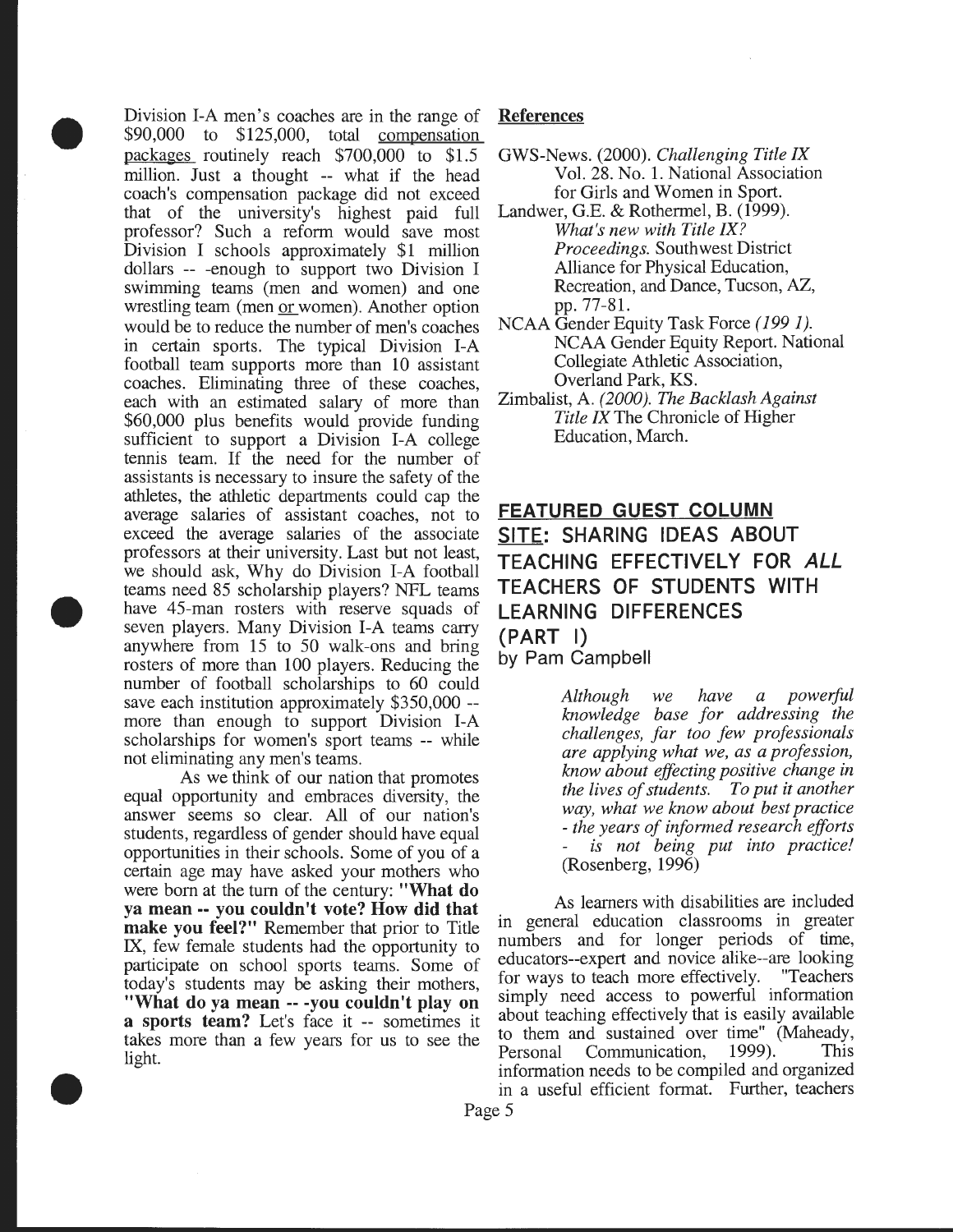•

•

•

need a way to share both the information and their expertise with one another. Technology can support and facilitate this process.

As the student population becomes more diverse; planning, managing, delivering, and evaluating instruction naturally becomes infinitely more complex. "Arguments abound that changes in the nature of teachers' work, subject matter, and student populations challenge prevailing beliefs and practices and require ongoing development of knowledge and skills" (Smylie, 1996, p. 10). Clearly, there is a need for practicing teachers, both school- and university-based, who can facilitate the integration of students with disabilities through the reexamination of traditional teaching roles.<br>New ways of fostering this "shared" New ways of fostering this "shared<br>responsibility" must begin early in the must begin early in the preprofessional's preparation program and be replicated in ongoing professional development activities (Bullough & Baughman, 1995).

> *All of this [the widely divergent views between special and general education professors and faculty members involved in other areas of education (p. 243) suggests a system that is failing to adequately prepare teachers to meet the educational needs of students with disabilities. It also suggests a sense of separateness between students, professors, and programs in institutions of higher education engaged simultaneously in preparing teachers for both general and special assignments in schools. Undoubtedly, this separation contributes to the separateness of general and special education in this nation's schools. Clearly, there is ample room for closer collaboration and a greater degree of integration.*

(Goodlad & Field, 1993, p. 243)

Goodlad and Field propose that we consider significant changes in how we currently prepare and sustain teachers of students with disabilities in general education classrooms. Many future teachers remain unprepared to meet the specific instructional needs of learners with disabilities or to collaborate in the development and implementation of appropriate educational programs for the steadily increasing numbers of

students with disabilities in general education classrooms. According to the 22nd Annual Report to Congress on the Implementation of the Individuals with Disabilities Act (2001), over 90% of students with disabilities in the United States are being placed in general education classrooms either full-time or for at least for some portion of the school day--a percentage that has increased steadily since the implementation of PL 94-142 in 1976.

However, until recently, most teacher preparation programs have not included disabilities in all aspects of their programming (Goodlad, 1990, Goodlad & Lovitt, 1993; Holmes Group, 1996). Further, programs have remained models of segregation separateness in which there had been minimal<br>cross-disciplinary coursework or clinical cross-disciplinary coursework experience. General education methods courses in reading, mathematics, history, or English have not included special educators. Conversely, specialized courses according to category of disability (mental retardation, learning disability (mental retardation, disabilities, etc.) or special education issues (behavior management, collaboration, etc.) have not always been open to or required of general educators. Consequently, preservice teachers are conditioned to think of one another in very separate terms--as a teacher of history, a teacher of elementary students, or a teacher of students with disabilities. While most states now require that all teachers and, in some cases, administrators, complete at least one course in special education; many would argue that one course is simply not sufficient.

In order for teachers to be more effective with all students in the general education classroom, innovative practices must be explored and collaboration among general and special educators encouraged. All preservice teachers must be prepared to collaborate in identifying and using effective instructional techniques and strategies for supporting students in inclusive classrooms (Evans, Townsend, Duchnowski, & Hocutt, 1996; Kauffman & Hallahan, 1993). Pugach (1996) suggests that preparation programs that engage both general and special educators in sound collaborative work hold the greatest promise for preparing all future teachers well. More specifically, those that integrate collaboration throughout coursework, integrated clinical practice, and reflective seminars clearly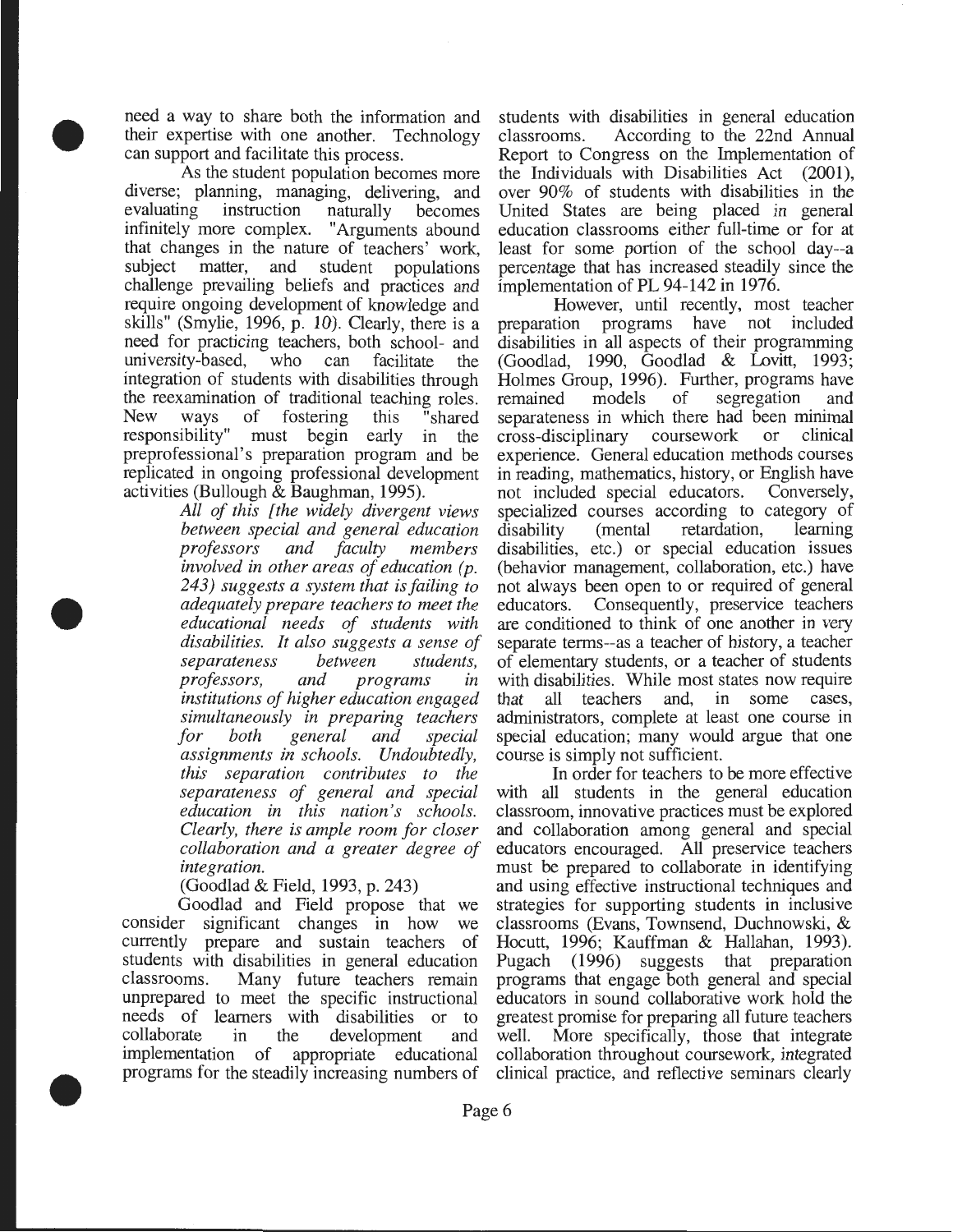prepare teachers who are not only aware of the issues, but also experienced in collaborative experiences upon entering the profession of teaching (Norlander, Case, Reagan, Campbell, & Strauch, 1997). Sharing Ideas about Teaching Effectively (SITE) is an interactive computer program that can foster such collaborative practice.

•

•

•

SITE not only contains useful information about teaching students with disabilities, but also enables teachers to engage in sustained collaborative "conversations" about their practice. SITE consists of specific instructional tactics (the actions that teachers make to influence and ensure the learning and success of their students) for teaching students with disabilities. These tactics are linked to Algozzine and Ysseldyke's model of effective instruction (Algozzine and Ysseldyke, 1992; Algozzine, Ysseldyke, & Campbell, 1994; Campbell & Tierney, 1996). Thus, tactics are organized within the model's hierarchical structure, which has four (4) overarching Components (Preparing Instruction, Managing Instruction, Delivering Instruction, and Evaluating Instruction). SITE also provides reviews of related literature to support the tactics. Teachers can both enter and retrieve tactics and literature reviews.

However, SITE is much more than a database; it also provides the unique opportunity to engage in ongoing "conversations" with colleagues through Peer Reviews. Peer Reviews enable teachers to support one another across levels of expertise (novice vs. expert); roles (university vs. school-based); and areas of specialization (content, grade/age levels, and/or general vs. special education).

SITE was developed and implemented within a teacher preparation program that integrated coursework, seminars, and clinical placements throughout an three-year upperdivision program. SITE was also integrated into other graduate courses and PDSs (Professional Development Schools). Students made contributions based on their observations of mentors and colleagues in their clinic placements where they worked with students with disabilities in both general and special education classrooms. They also made recommendations regarding their tactic's potential use in content area/s, grade level/s, for

specified categories of disability (such as learning disabilities, mental retardation, hearing impairments, etc.) or learning differences (such as short-term memory, fine motor skills, receptive language, etc.) and placement within Algozzine and Yssledyke's (1992) model of effective instruction.. In addition, students contributed a piece of related literature that supported their tactic. Finally, students reviewed other tactics and entered their reactions and recommendations.

SITE currently contains approximately 800 tactics, with related literature and peer reviews. Analysis of SITE's contents includes both quantitative (number of entries within and across categories, for example) and qualitative (the nature of the conversations and student evaluations, for example) methodologies.

A preliminary review of the SITE contents indicates that:

- teachers can find useful instructional resources outside their area of specialization and conversely, teachers do share their expertise with colleagues outside their area of "certification;
- effective teaching tactics cross categories of disability, teaching specialization, and grade levels;
- colleagues across areas of specialization, years of expertise, and grade levels can "speak the same language" with respect to effective teaching/instruction; and
- technology can facilitate the "conversation" needed to support "conversation" needed to support instruction for individuals with diverse learning needs in general education classrooms.

Currently, we are exploring ways in which SITE might be implemented within the College of Education and public schools. SITE could be integrated in college-wide coursework and practica that might include teacher preparation, educational psychology, school psychology, school counseling, as well as educational leadership courses. Discussions with representatives from the Clark County School District are focusing on ways to implement SITE into planning for students with diverse learning needs in general education classrooms.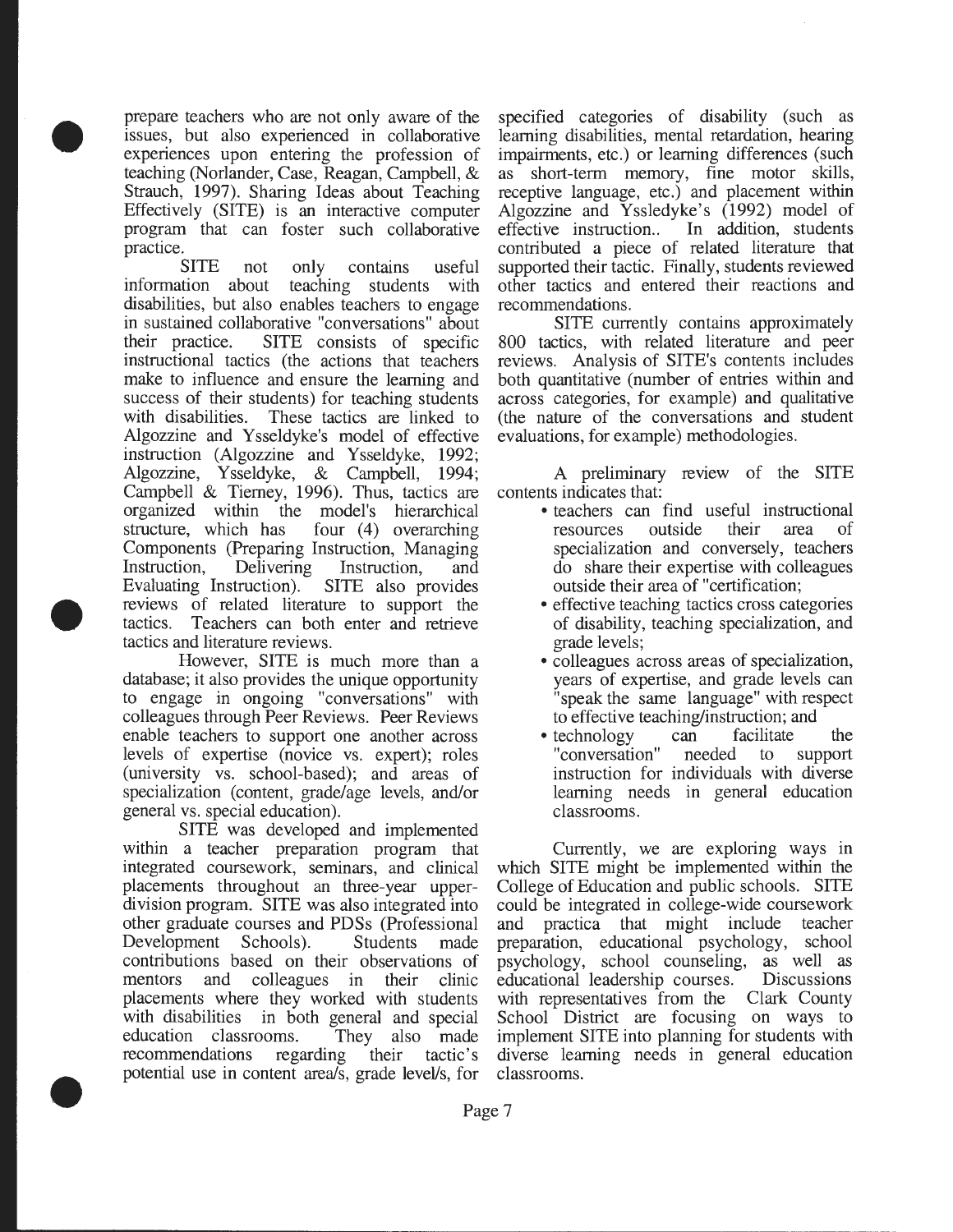Finally, we plan to create a web-based version of SITE that would not only expand its content, but make it accessible to multiple complex settings, such as residential and hospital placements or remote locations. These are places where educators would value not only the "information", but also opportunities for collaboration with colleagues that might not otherwise be possible.

SITE is clearly a useful resource for teachers of students with disabilities and those who prepare future teachers, regardless of areas of expertise. SITE's focus is facilitating the inclusion of learners with disabilities in general education classrooms; its success is dependent on the ongoing contributions (tactic entry and review; supportive literature) and sustained" conversation" among all teachers through Peer Reviews. Part 2 of this article will provide more detailed discussion of data analysis findings, as well as several examples of tactics, related literature, and peer reviews.

#### **References**

•

•

•

- *22nd Annual report to Congress on the implementation of the Individuals with Disabilities Education Act.* (On-line). (2001). US Department of Education: Office of Special Education Programs. Available: www .ed.gov/offices/ OSERS/OSEP/OSEP2000An1Rpt/
- Algozzine, B., & Ysseldyke, J. (1992). *Strategies and tactics for effective instruction.* Longmont, CO: Sopris West.
- Algozzine, B., Ysseldyke, J., & Campbell, P. (1994). Strategies and tactics for effective instruction. *TEACHING Exceptional Children,* 26(3), 34-36.
- Bullough, R.V., & Baughman, K. (1995). Inclusion: A view from inside the classroom. *Journal ofTeacher Education,* 46(2), 85-93.
- Campbell, P., & Tierney, J. (1996). Using technology to improve instruction. *TEACHING Exceptional Children,*  28(3), 8-12.
- Evans, D., Townsend, B.L., Duchnowski, A., & Hocutt, A. (1996). Addressing the

challenges of inclusion of children with disabilities. *Teacher Education and Special Education, 19(2), 180-191. education reform.* Washington, DC: AACTE.

- Goodlad, J.l. (1990). *Teachers for our nation's schools.* San Francisco: Jossey-Bass.
- Goodlad, J.I., & Field, S. (1993). Teachers for renewing schools. In J.l. Goodlad & T.C. Lovitt (Eds.). *Integrating general and special education* (pp. 229 252). New York: Macmillan.
- Goodlad, J.I., & Lovitt, T.C. (Eds.). (1993). *Integrating general and special education.* New York: Macmillan. Holmes Group (1996). *Tomorrow's schools of education.* East Lansing, MI: Author.
- Kauffman, J.M., & Hallahan, D.P. (1993). Toward a comprehensive delivery system for special education. In J.I. Goodlad & T.C. Lovitt (Eds.). *Integrating general and special education.* (pp. 73-102). New York: Macmillan.
- Norlander, K.A., Case, C.W., Reagan, T.G., Campbell, P., & Strauch, J.D. (1997). The power of integrated teacher preparation: The University of Connecticut. In L.P. Blanton, C.G. Griffin, J.A. Winn, & M.C. Pugach (Eds.), *Teacher education in transition.*  Denver: Love.
- Pugach, M.C. (1996). Reflections on current issues facing teacher education/special education. *Teacher Education and Special Education, 19,* 207-208.
- Rosenburg, M. S, (1996), Current issues facing teacher education and special education. *Teacher Education and Special Education, 19,* 209-210.
- Smylie, M.A. (1996). From bureaucratic control to building human capital: The importance of teacher learning in education reform. *Educational Researcher,* 25(9), 9-11.

### **NCATE, THE PREPARATION, THE VISIT, THE POTENTIAL**  by Linda Quinn

NCATE is an acronym for the National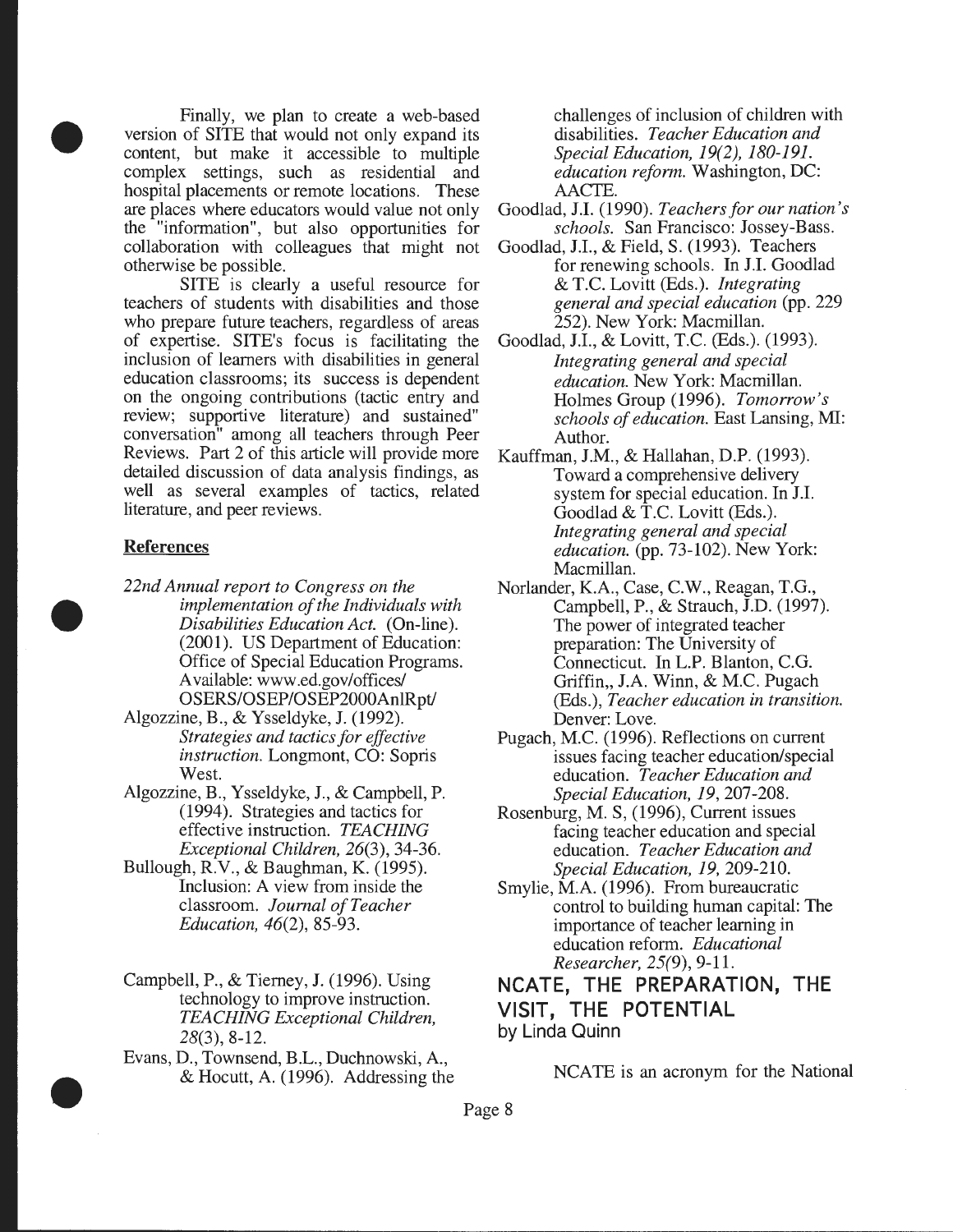Council for Accreditation of Teacher Education and it comes visiting in the form of a board of examiners once every five years; ready or not. Sort of like my grandma's relatives from Oklahoma whose bi-annual summer visits would cause a flurry of cleaning, furniture moving, and food preparation. Fresh paint, new towels and sparkling windows would appear and one or two extra chickens would be sacrificed to convince Southern aunts, uncles and cousins that the Northwest arm of the family was doing okay. Their visit was nervously anticipated. It was always something of a relief when they were gone. And, they always left something unexpected behind.

•

•

•

So, what does the pending 2003 NCATE visit hold for the COE and the larger university community? Who are these people who will critique our performance in preparing professionals for changing educational contexts? Why are COE faculty asked to spend so much time and energy preparing for the NCATE visit? Who should we be thinking about as we complete program reviews, group course objectives around knowledge, skills, dispositions and results, identify critical learning events, build evaluation instruments, and collect evidence of differing levels of student work? Do we complete all this work for an imposing board of examiners who come from somewhere else? Do we do it for our colleagues, for ourselves, and for our students? Or is all this effort directed toward the constituencies our own students will eventually serve? Maybe the answer is in Ecclesiastes. Maybe it's more simply related to our membership in the education profession, and to what we do as professional educators. Regardless, I'll hazard that the process of writing the NCATE report will benefit all of us in unexpected ways.

As part of preparing the NCATE Report, the COE must write a conceptual framework that describes the vision and purpose underlying its efforts in preparing educators. This can't be achieved without considering the numerous and complex relationships the COE has with the State Department of Education, with CCSD, and with the larger UNLV Community. Identifying and then articulating the COE role in a larger framework of goals and missions paves the way for increased awareness, knowledge and understanding of the effects COE actions might have on circumstances outside its immediate control. If, for example, we learn that of the 217,139 students enrolled in CCSD schools in 2000, 47.9% represented minority populations, and we know that part of the COE Mission is to, ". . .focus attention on preparing professional for diverse educational settings," there is a heightened sense of urgency in creating learning opportunities for our students that will help them become ever more effective with "other language learners." In short, we are reminded of the need to improve and revise our programs, we make changes in courses and lessons based on evidence, and our students graduate better equipped to meet the demands of a rapidly expanding multilingual, multicultural environment. Think of NCATE as a nudge to get moving.

The conceptual framework is substantiated by 10 core principles that reflect the mission of the University, and of the COE. These principles correlate to the 10 Interstate New Teacher Assistance and Support Consortium (INTASC) principles adopted by the State of Nevada to guide requirements and mandates. The ways in which we are able to demonstrate a systematic purposefulness in adhering to both COE and INTASC principles through learning opportunities in program course work paves the way for creating ever more effective and meaningful directions for ourselves and for our students to take. The COE faces an enormous challenge to produce an ever-increasing number of professionals to serve the region while maintaining first quality graduates. Sometimes it feels like the miles stretch out endlessly in a race between quantity and quality. Preparing for NCATE will help us discover shorter, smoother routes to preparing professionals while avoiding pitfalls and quagmires. Think of NCATE as a guidepost that keeps us from careening off those hairpin curves.

Of the six NCATE Standards the visitors will use to evaluate our capacity for preparing professionals for changing educational contexts, all are related to "performance" in one way or another; performance in all areas of the contract we have with the profession, with the local community, with one another, and with our students. Our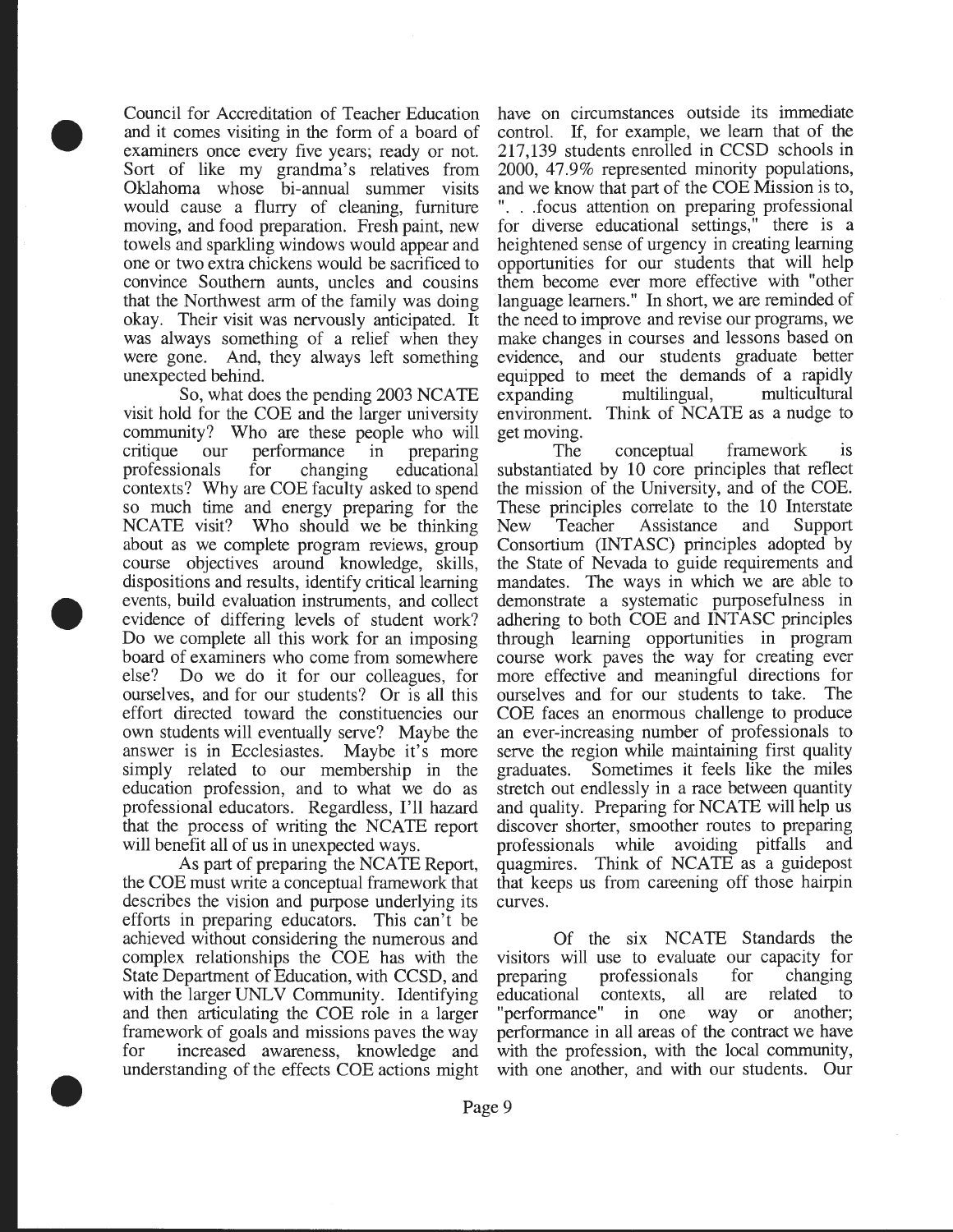performance as educators is no small topic. We plan, we implement innovative ways of connecting theory with practice so our students will be able to anticipate and manage changes in educational settings, so they will know how to collect meaningful data and use it to improve learning experiences for their own students, so they will feel confident and competent in a variety of educational settings, and so they will recognize the potential for development in their<br>own professional lives. All the while we own professional lives. increase our own capacity for performance through research, practice, and service to our profession. The COE theme for a past NCATE visit viewed educators as both scientists and artists. Describing a critical learning event in a course we teach and articulating the ways we assess student performance is one way in which we demonstrate our capability as scientists and artists. NCATE Review gives us an opportunity to brush off what we know and do and present it in a new light. Think of NCATE as an audience ready to appreciate our accomplishments.

•

•

•

We have much to do to get ready for the NCATE visit. As the deadline approaches, the perception of having to accomplish more in a limited amount of time might be mitigated by the realization that everyone is involved in preparing for the visit. NCATE is providing the opportunity for us to initiate discussions with colleagues about course content, research or even what a well-rounded portfolio of student work samples should look like. Grandma did a great deal of huffing and heaving of her ample frame around the neighborhood prior to our Oklahoma relatives' arrival. No stone was left unturned in identifying potential aide among her friends. This is certainly a time for us to rekindle relationships with CCSD, and our colleagues across campus and around the State. This is a time for exchanging and nurturing one another's ideas. Preparing for the NCATE visit has the potential to create an unparalleled example of programs, professionalism and products. Think of NCATE as a harvest of all that is good in what we do. And, let's hope that the only sacrifices will be the one's that leave us better prepared to meet the needs of all of our constituents in the rapidly changing context of education in Southern Nevada.

### **MORE THAN THIS OR THAT**  by Marfa G. Ramfrez

Many times we think we know. In fact, we're often sure we know and if we know, than others must not know and therefore be wrong. We're sure we know because, after all, we learned it long ago in grade school. Our learned it long ago in grade school. memory is good, and our abilities have only grown more refined, not less, since we first learned what we did and developed our understanding of many and varied concepts. Because we're so confident in our self and in our knowledge and understanding, we often get in fierce debates with others. We do not waver from our position as we confidently and defiantly hold our ground. And it is that way with many things in our lives, but in light of certain events, consider the following and you be the judge.

One of the basic literacy concepts taught in grade school and diligently learned by grade school student is that of pairs of words that are opposite in meaning are called antonyms. In grade school, we learned about antonyms, not as concepts that pertain to a branch of linguistics called semantics but presented to us in terms that we could understand as part of learning about words and their meanings. It was not necessary for the grade school teacher to explain that semantics is the study of linguistic meaning or that semantics is part of the study of grammar, which is the study of the internal structure of language. In grade school, the study of meaning was presented and learned in terms that were more comprehensible to the grade school child. Thus, we learned that certain words that were similar in meaning were

called synonyms, and pairs of words that were opposite in meaning were referred to as antonyms.

Grade school teachers were careful to<br>young minds in developing an assist young minds in developing an understanding of the meanings of words and often used illustrations to assist the students in developing their understanding. We learned that the opposite of good is bad and as our understanding of the meanings of words expanded, we learned that good can also be the opposite of evil. Generally, the grade school teacher took extra care not to introduce more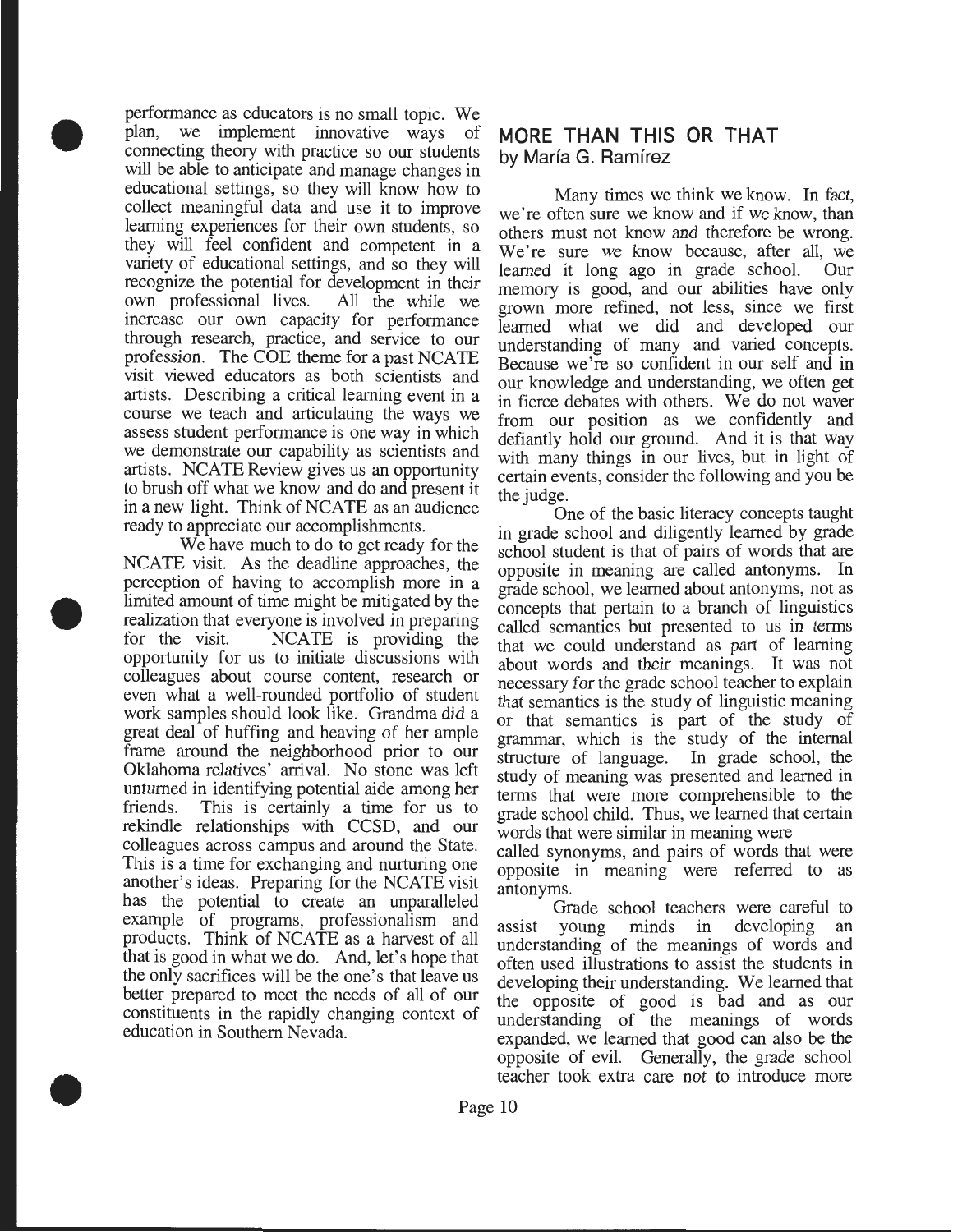than the children could understand. So, perhaps the pairing of good and evil might not be introduced until the students had developed sufficient understanding of the basic concept of the opposite meanings of pairs of words.

•

•

•

Typically, the concept of the meanings of words, such as antonyms, begins with less abstract words than good and bad. The grade school teacher begins the instruction of antonyms with pairs of words like hot and cold, examples that young children can more readily understand. The grade school teacher's lesson includes a picture depicting the meaning, and an ice cube is often used to illustrate cold, while a hot beverage, with curvy lines above the cup, represents hot. Pictures of snow are sometimes used for cold and a blazing sun for hot. The teacher attempts to make the opposite meanings of pairs of words comprehensible to the students by using many and varied illustrations for the words being taught and learned.

But as with other basic concepts taught in grade school, the definition and our understandings of antonyms was an oversimplification of the opposite meanings of pairs of words. Did you know that antonyms consist of at least three types: binary, gradable, and converse? While words like dead or alive, hot and cold, and above and below are antonyms, they are different types of antonyms. Dead and alive are examples of binary antonyms, while hot and cold are gradable, and above and below are converse. Can you figure out the difference between the three types from the examples?

In trying to understand the different types of antonyms, it's helpful to think of the semantic features of words, as well as to consider the dimensions that pairs of words can have. Let's begin with binary antonyms. Binary antonyms are pairs of words that exhaust all possibilities along a single dimension. Dead and alive are an example of binary antonyms. In other words, a person or other animate entities are either dead or alive, which also raises the pairs of words animate and inanimate as further examples of a binary antonym. At the same time, we could make a further distinction between technically alive or medically dead, but the basic single dimension of binary antonyms is not altered. Computer enthusiasts and mathematicians should appreciate the binary

aspect of antonyms since a binary system is familiar to and employed by both groups. But there are two more types of antonyms.

Gradable antonyms, as has been stated, are different from binary antonyms. Hot and cold are pairs of words that describe the opposite poles of a continuous dimension. Can you understand why and how gradable antonyms are different from binary? Perhaps you've heard someone say to a waitress in a restaurant that the coffee is not hot enough. The customer was referring to the continuous dimension of the opposite poles of hot and cold. Stated plainly and simply, the coffee was not hot enough by the customer's standards. We often use the term relative to describe and refer to the continuous dimension of certain gradable antonyms. In other words, what's hot for you may not be hot for me. It's relative to the person's preference. But there is still another type of antonyms.

The last category of antonyms to be presented is converse antonyms. Above and below are pairs of words that describe the relationship between two entities from opposite perspectives. This should not be confused with the last example and the use of relative and preference to illustrate the continuous dimension of opposite poles. Converse antonyms describe the relationship between two entities from opposite perspectives.

How well have you understood the examples? Test for yourself. How would you classify the pairs of words coward and hero? Before you begin, it's necessary and important to point out that semantics, the study of linguistic meaning, is one of the most difficult areas of linguistic study. Further, it is not always easy to decide if a pair of words is binary, gradable or converse. Additionally, some pairs of words that have been taught as antonyms are best described and understood as hyponyms. Liquid and solid are neither binary, gradable, nor converse. Instead, liquid and solid are hyponyms of matter, but that's a matter for another discussion; pardon the pun.

As with most things, antonyms are not as black and white as one might think, pesky puns. Returning to an earlier question, how would you classify the words coward and hero? And, my all time favorite semantics question and one that remains to be answered or fully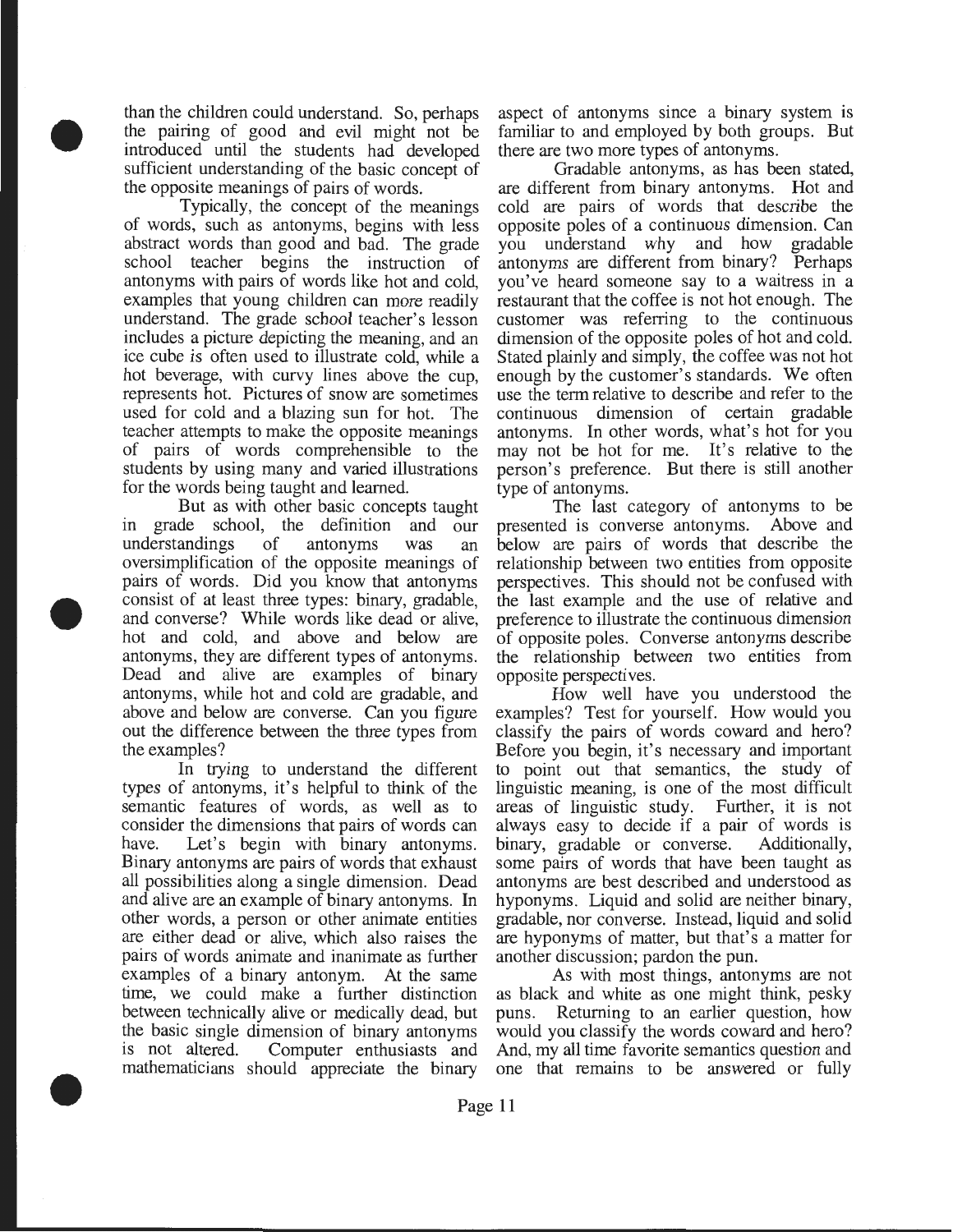understood, "What is the meaning of is?"

### **BUILDING A COMMUNITY OF READERS by Frank Serafini**

•

•

•

Learning to read is a social, as well as a cognitive process. Because of this, teachers are beginning to pay closer attention to the learning environments, experiences and the "community of readers" that are developed in their classrooms. Reading aloud quality selections of children's literature and engaging in critical discussions concerning the issues and ideas raised in these books can help classroom teachers develop this sense of community. However, with the changing demographics and increased diversity among students in our schools, teachers must also attend to the multicultural aspects of the books they choose to share with their students, especially those addressing issues of community.

In this column, I will share with you five contemporary picture books that exemplify the types of children's literature that can be used to support discussions concerning community and diversity in elementary classrooms. These books were selected for their focus on diversity, the struggle for individuality and acceptance of other cultures. Each book has been selected to represent the types of books I have shared with my students over the past twelve years as an elementary classroom teacher in a diverse urban setting.

*In Who Belongs Here?: An America Story* by Margy Burns Knight, a Cambodian boy named Nary has arrived in America after the Khmer Rouge has taken control of his country and killed his parents. His grandmother carried him into Thailand, and eventually emigrated to the, United States, telling Nary that the Unites States is going to be, "better than heaven." Nary is studying English and learning how to deal with the challenges of living in a strange, new world. As he enters school, Nary doesn't understand why other students are mean to him. He tells his teacher of his troubles and together they plan a social studies lesson to help other students understand the plight of refugees in America. The narrative is accompanied by

factual information about Pol Pot, the Khmer Rouge and immigration laws. An excellent book that supports discussions about cultural diversity and immigration.

*The Straight Line Wonder* by Mem Fox tells the stories of three "lines" that are all friends until one day, one of the lines decides not to follow the rules and walk around the way he pleases. The third line jumps in humps, creeps in heaps, twirls in whirls until his friends abandon him. They plead with him to "stay straight silly" and follow the status quo. Eventually, the third line becomes famous, only to have the other two declare their friendship once again. This story serves as a metaphor for being an individual, following your heart and the meaning of friendship.

*Horace and Morris but Mostly Dolores*  by James Howe describes the adventures of three mice that do everything together until the boys become part of a exclusive "boys only" club leaving Dolores to fend for herself. She does not like playing with the other girl mice and wishes for her friends to return. Eventually, the boys come to miss Dolores and leave the boy's club to become friends once agam: This story is a good introduction to gender issues and differences.

*The Rabbits* by John Marsden is an Australian publication that may be hard to find in American book stores but is certainly worth the trouble to locate. In this story, the native animals grow concerned as rabbits take over their country. The native animals are reduced m numbers, pushed out of their homes and forced to give up their children. This book serves as a metaphor for the colonization of Australia, as well as other countries, including the United States. The darkly colored illustrations by Shaun Tan add to the eerie mood of this story. The problems faced by native peoples the world over is tragically exemplified in this dramatic picture book.

*I Have a Dream, an illustrated edition,*  takes the famous speech written by Dr. Martin Luther King Jr. and adds to it a collection of illustrations by the leading African American children's book artists of our time. Brian and Jerry Pinkney, Leo and Diane Dillon, Floyd Cooper, Tom Feelings and Ashley Bryan are just some of the artists that have added to this wonderful picture book. The words of Dr. King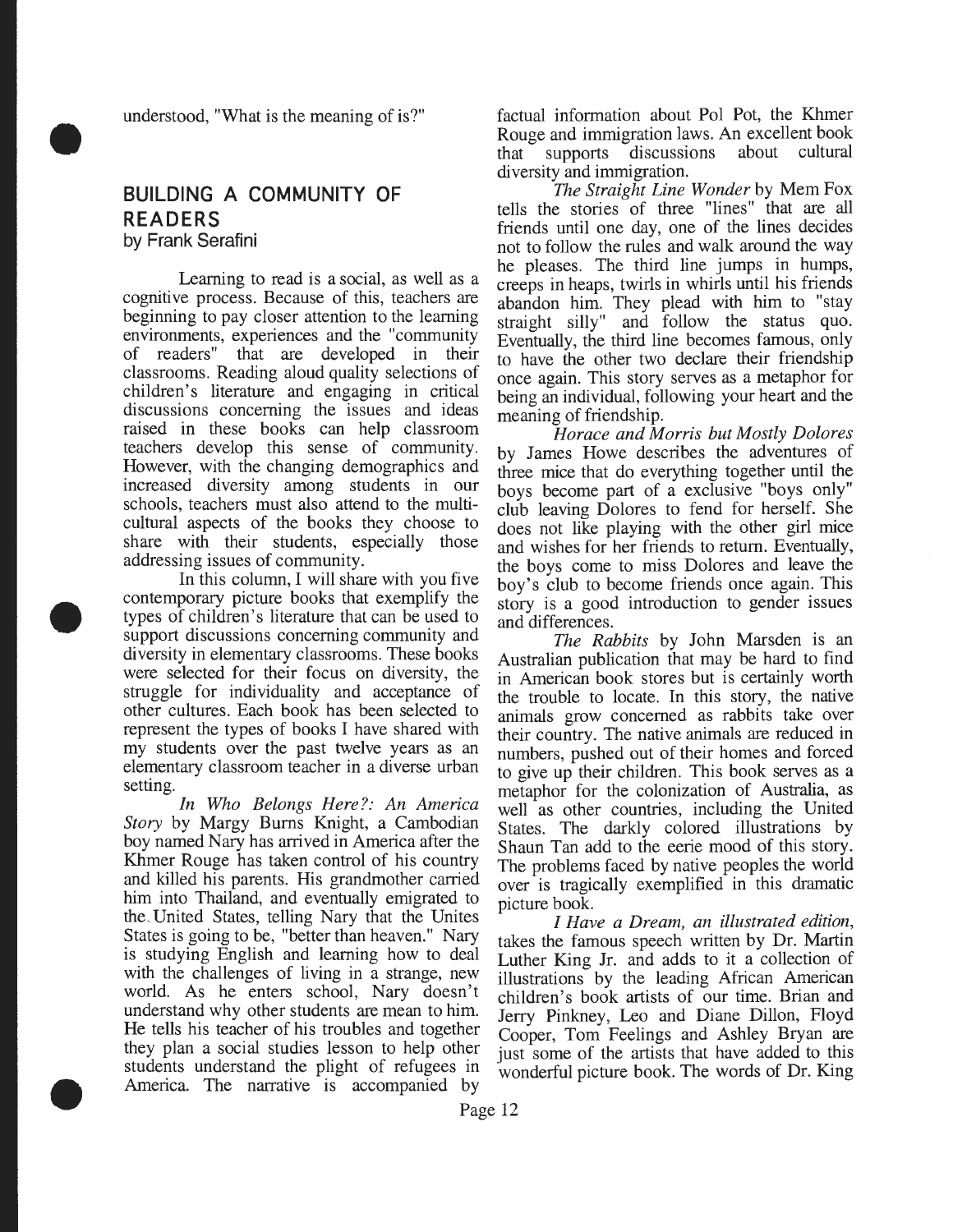come to life in the illustrations and students will develop a deeper understanding of the power of the speech through this illustrated collection. Community begins with acceptance of others and the belief that all men, and women, are created equal. This book explores this message and others in both text and illustrations.

Building a classroom community takes time, patience and the ability to facilitate the type of discussions that bring people together. Classroom teachers and university professors alike, will find these children's books quality resources for supporting discussions of diversity, acceptance and individuality.

### Children's Books Cited

•

•

- Fox, M. (1997). *The straight line wonder.*  Greendale, NY: Mondo Publishing.
- Howe, J. (1999). *Horace and Morris but mostly Dolores.* New York: Antheneum.
- King, M.L. (1997). *I have a dream: An illustrated edition.* New York: Scholastic Press.
- Knight, M.B. (1993). *Who belongs here?: An American story.* Gardiner, ME: Tilbury House.
- Marsden, J. (1998). *The rabbits.* Melbourne, Australia: Lothian Books.

### **THE NEED FOR DIALOGUE**  by Kyle Higgins

*I've been wonderin' why Peoples livin' in fear Of my shade (Or my hi top fade) I'm not the one that's runnin' But they got me on the run Treat me like I have a gun All I got is genes and chromosomes Consider me black to the bone All I want is peace and love On this planet (Ain't that how God planned it)* 

> (Public Enemy, "Fear of a Black Planet", 1990)

The recent discourse concerning diversity is rift with restrain. It seems as if a good dialogue begins only to get bogged down in silence. Berger (1999) maintains that most discussions are doomed to fail because the participants cannot get beyond their stock responses, blind spots, and limitations. Dialogues that revolve around diversity issues (e.g., reparations, same gender marriages, racial profiling, welfare, gangs, religion, affirmative action, etc.) tend to feed on myths, stereotypes, and half-truths. These myths, stereotypes, and half-truths allow us to maintain the long held self and societal deceptions that reinforce our unconscious prejudices. These are the white lies we use to tell ourselves that everything is all right in our society (Berger, 1999).

The reality is that, to one degree or another, all of us are enmeshed in a web of selfdenial concerning the ---isms we carry around with us. There are no bystanders or neutral observers here (Hilliard, Jenkins, & Scott, 1979). These ---isms operate both overtly and covertly in our interactions with others and in our dialogue concerning the ---isms in society. In our society we have convinced ourselves that we (collectively and personally) no longer have ---isms (Derman-Sparks & Phillips, 1997) and we take offense should anyone question our behavior or motives concerning a person who is different from us. We revel in our sense of being above those who possess ---isms, even when our actions do not correspond to our words.

> *"My parents taught me to be accepting of everyone---regardless of race or creed. Even though we lived in a White neighborhood and I went to an all White school, they always taught us that we would encounter Blacks or Mexicans as we grew up and that we were to treat them just like we treated everyone else. I believe that everyone who works hard and pays their bills deserves to be treated equally"* (quoted from a student paper in a multicultural course.)

Two weeks later---a message from the same student:

" *I drew the topic of gays for my paper* 



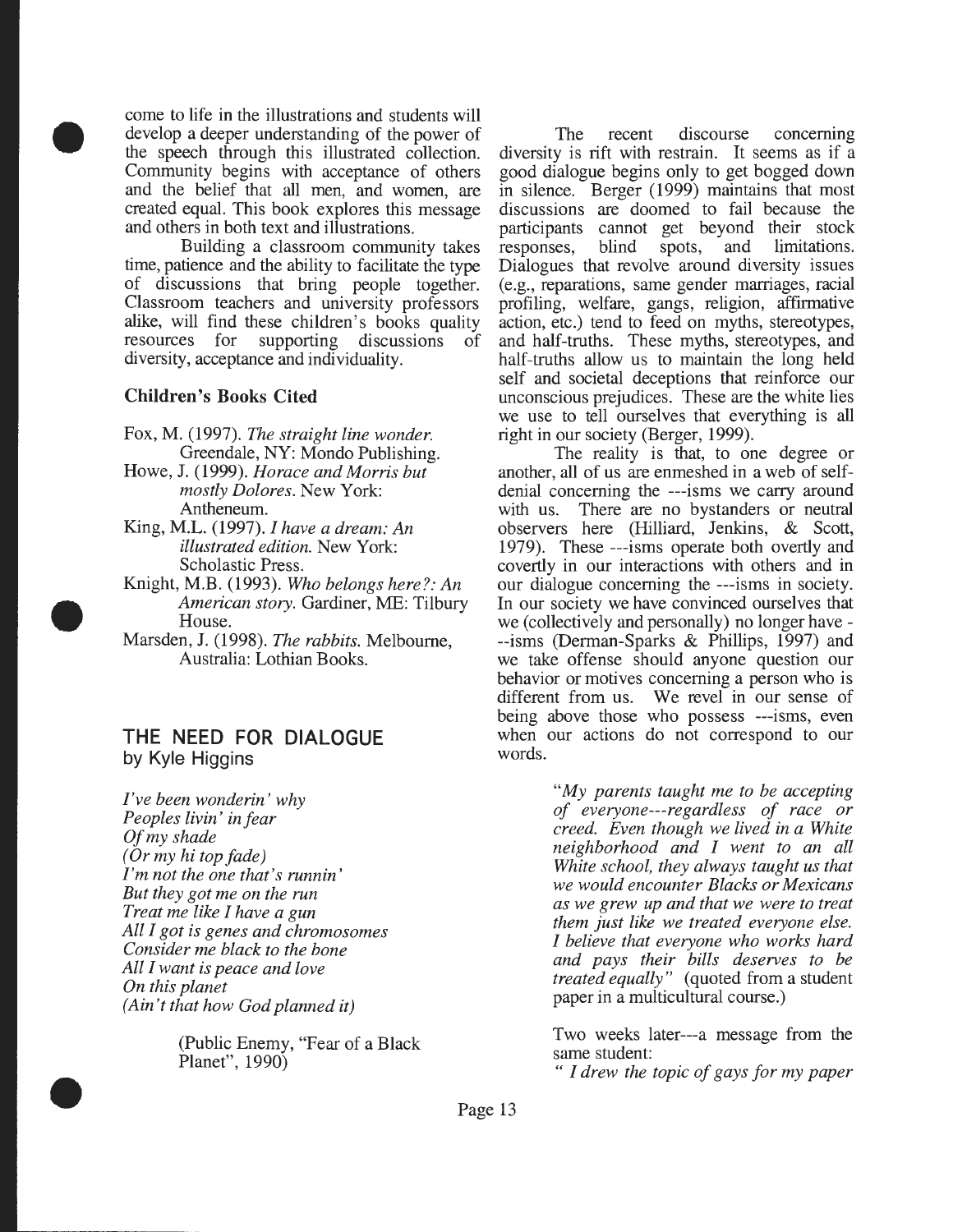*for this class. I request that I be able to change the topic that I have drawn. I believe that doing a presentation on an immoral topic is not appropriate for this class* " (quoted from a student in a multicultural course).

•

•

•

Same day comment from a faculty member:

" *I agree with the student. I don't believe a discussion about gays is appropriate for a multicultural course- no one should be asked to do something they find uncomfortable"* (quoted from a faculty member supporting the student).

The reality is that most of us are reluctant to talk about our ---isms. Few of us are willing to admit our complicity in the racist,<br>homophobic, handicappist, sexist, and handicappist, sexist, and religiousist attitudes that are rampant in our country. In fact, most people will do almost anything to preserve the comfortable illusion of themselves as free of ---isms (Berger, 1999). A famous CBS New I *New York Times* poll demonstrated this tendency: nineteen percent of New York City residents said they used racial slurs, yet 50% said they knew others who did. Hmmmm. Most of us avoid hot button issues in polite conversations. We practice self-denial in courses. We maintain that other people have ---isms, but that we are ---ism free. We simply do not engage in an honest dialogue with our self or with others concerning about our personal ---isms.

Is it that we are simply not ready to discuss our --isms in public, is it that we truly believe we are ---ism free, or is it that we embrace our ---isms and fear that to talk about them is to expose ourselves as racist (sexist, homophobic, handicappist, you fill in the blank)? We all carry worlds in our heads and these worlds are very different (Delpit, 1997). These worlds have come about from our life experiences, socialization, our religion, our families, our education, etc. Virtually all aspects of our life have played a role in the formation of our --isms. We all have them---none of us is-- ism free.

It is time that we all engage in some private and constructive soul-searching about-- isms. We must be willing to engage in a

---------------------- ------ ------------···-·----

process of self-inquiry into our own behavior, explore the meaning of personal and public influences, and question the reasons we believe certain things about certain groups. In short, begin an internal dialogue with ourselves concerning our ---isms. Be honest with concerning our ---isms. ourselves about those ---isms. This internal dialogue is important so that we learn more about our self and how the reality bouncing around in our head impacts our interactions with those who differ from us. This process of selfinquiry into our own behaviors and beliefs is imperative if we, as professional educators, are to understand how ---isms are constructed and perpetuated. In this manner we will be better able to make sure we do not covertly support -- isms when they occur in our courses or in our college.

We live in a system that is full of  $-$ isms. We cannot withdraw from the system, we are part of it. But, we can choose to change the system---to consciously decide to confront our own ---isms. This involves an honest dialogue with ourselves and with others concerning our attitudes toward *AIL* groups who differ from us, an honest dialogue as to how we developed our attitudes, an honest dialogue concerning the reason(s) we continue to hold onto specific attitudes, and an honest dialogue as to what we must do to unlearn the basic patterns of ---ist thoughts that are part of our thinking. As educators, we must be brutally honest with ourselves.

Half a century ago, many people wore their ---isms as a badge of honor, today few are willing to admit any --isms. Yet, people still get brutally beaten because they wear a turban, people are crucified in rural fields because of their sexuality, people are denied housing because of their race, people are not promoted in their job because of gender, places of worship are defaced because they are not Christian, churches are burned because the congregation is Black, children are segregated because of a disability ...... and so it continues. It is time for the personal and public dialogue to begin.

> *"And here we are, at the center of the arc, trapped in the gaudiest, most valuable, and most improbable water wheel the world has ever seen. Everything now, we must assume, is in*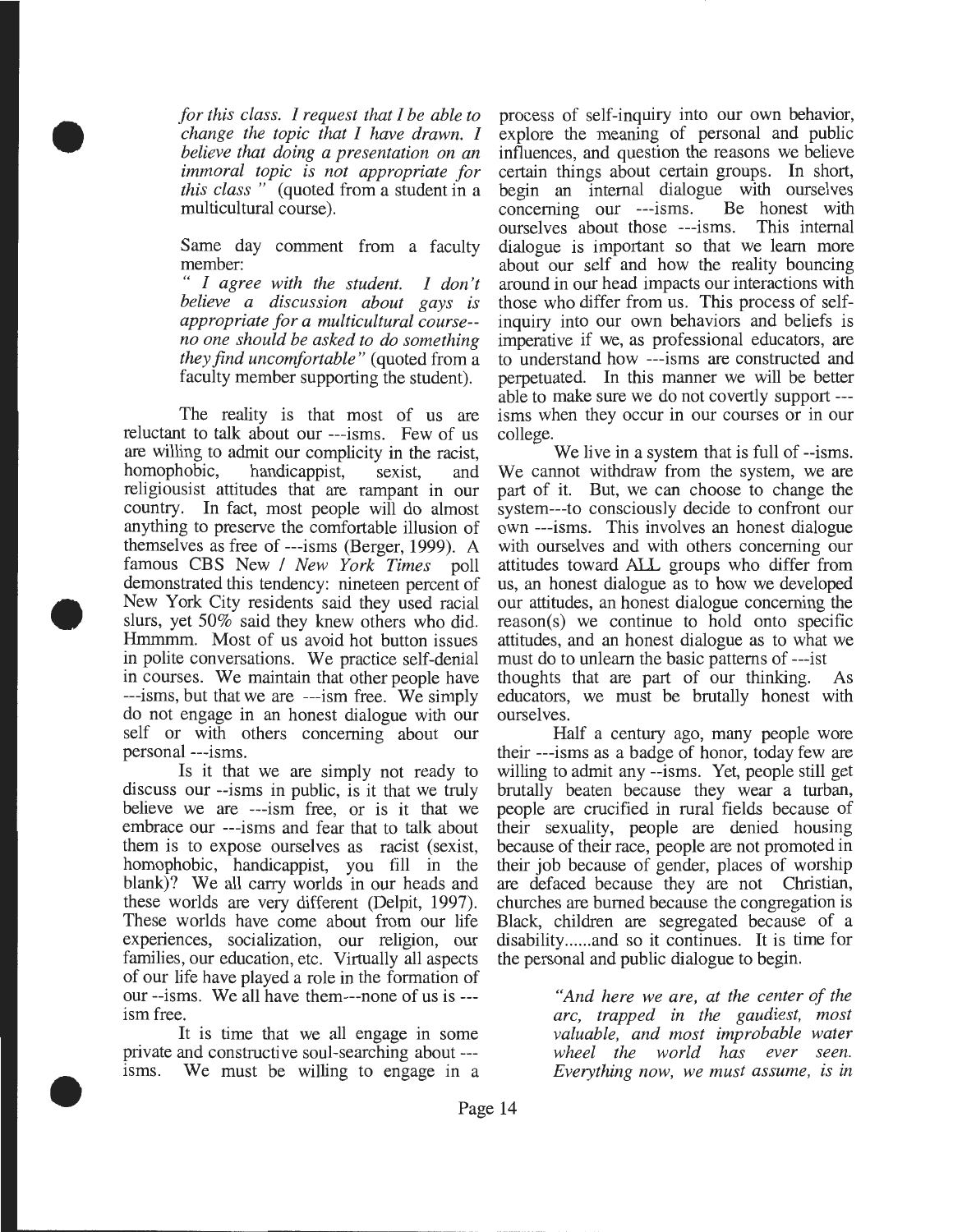*our hands; we have no right to assume otherwise.* If *we---and now I mean the relatively conscious whites and the relatively conscious blacks, who must, like lovers, insist on, or create, the consciousness of the others---do not falter in our duty now, we may be able, handful that we are, to end the racial nightmare, and achieve our country, and change the history of the world. If we do not dare everything, the fulfillment of the prophecy, re-created from the Bible in song by a slave, is upon us: GOD GAVE NOAH THE RAINBOW SIGN, NO MORE WATER, THE FIRE NEXT TIME!"* (Baldwin, 1995).

#### **References**

•

•

•

- Baldwin, J. A. (1995). *The fire next time.*  Modem Library.
- Berger, M. (1999). *White lies: Race and the myths ofwhiteness.* New York: Farrar, Straus, & Giroux.
- Delpit, L.D. (1997). *Other people's children: Cultural conflict in the classroom.* New Press.
- Derman-Sparks, L., & Phillips, C.B. (1997). *Teaching I learning anti-racism.* New York: Teachers College Press.
- Hilliard, A.G., Jenkins, Y., & Scott, M. (1979). Behavioral criteria in research and the study of racism: Performing the jackal function (Technical Reports I, II, III, Contract No. N00014-77-C0183). Washington, DC: Office of Naval Research.

### **HELPING YOUNG CHILDREN COPE WITH DISASTER AND VIOLENCE**

by Nancy M. Sileo

As we learn to live with the events of September 11, 2001, it is important that we recognize how children may be affected by the terrorist acts. A disaster or for that matter, violence in general, is frightening to everyone. Parents and others who care for young children need to provide comfort, reassurance, and stability.

Children will be affected by the amount

of exposure they have to disaster. It is important to limit children's exposure to the disaster and to media coverage of the disaster. When viewing events on television young children cannot separate what is happening live from what is being replayed. Young children perceive the event to be occurring over and over again.

Children are the most vulnerable population. Whether children view acts of violence directly or on television, the result is often fear and confusion. These feelings should be expected and considered natural.

The *National Association for the Education of Young Children* (NAEYC, 2001) offers the following strategies to assist parents and other adults help children cope with disaster and to show the children that adults are there to take care of them.

#### Give reassurance and physical comfort.

Physically holding children brings comfort and a sense of security. Children need extra hugs, smiles, and hand-holding. Reassure them that they are safe and that there is someone there to take care of them. Hearing a family member or teacher say, "I will take care of you," makes children feel safe. Young children have great faith in adults' powers and are responsive to adult reassurances. Model and demonstrate coping skills because children will imitate adults in reacting to the situation.

#### Provide structure.

Children need to find consistency and security in their day, especially when the rest of their life is unpredictable. Provide a framework that will be the same from day to day. Emphasize routines at playtime, clean-up, nap time, meals and bedtime. Make sure children are getting appropriate sleep, exercise, and nutrition. Play soothing music and model moving slowly and using a quiet voice. Children may have a difficult time accepting routines and other limits, but persevere by being firm and supportive. Make decisions for children when they cannot cope with choice.

#### Welcome Children's talking about the disaster.

Children regain a sense of control by talking about things that bother them, and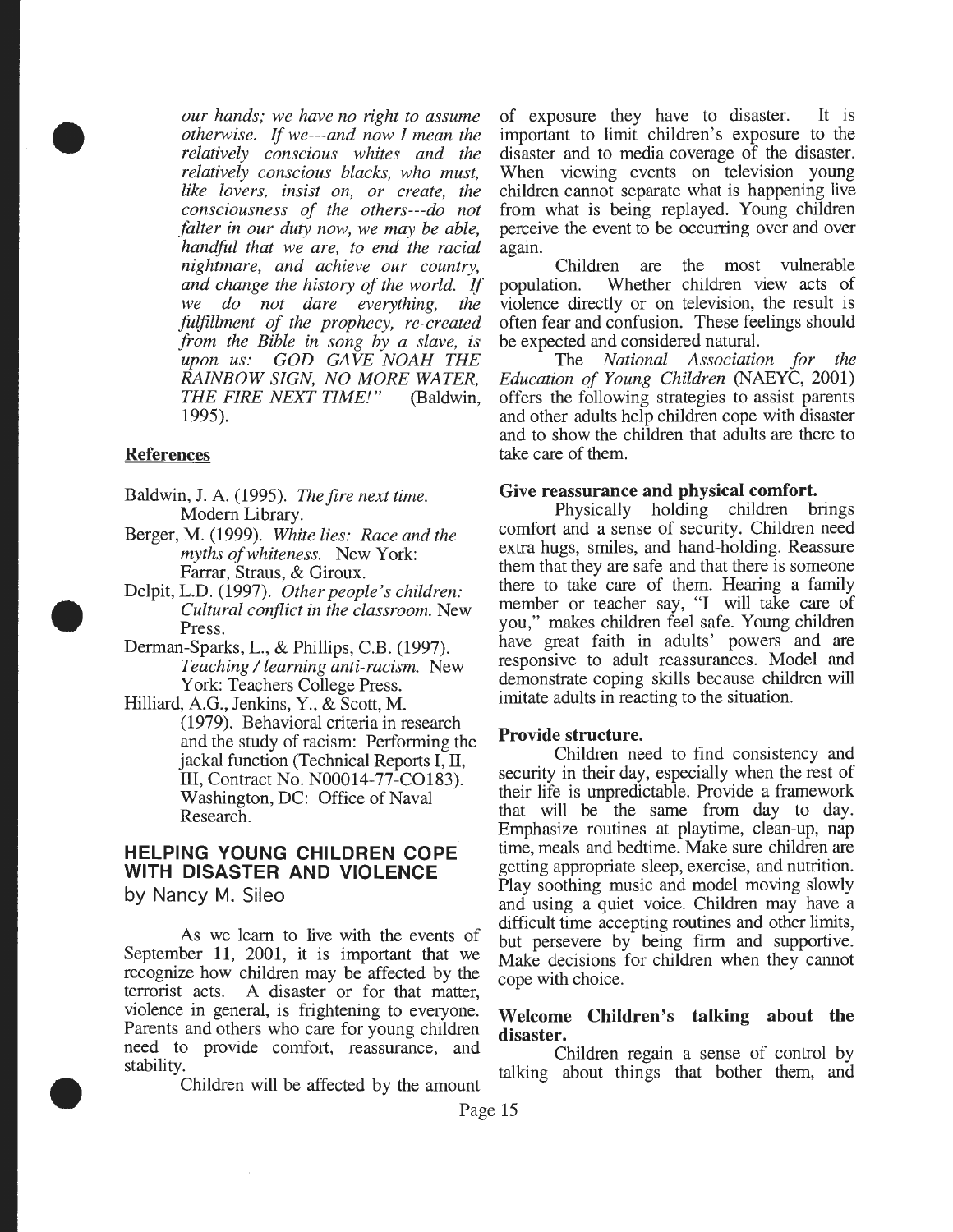talking a with a supportive adult can help them to clarify their feelings. At the same time, children should not be pressured to talk; they may need time to absorb theses experiences before discussing them. To help children feel comfortable, parents and other adults can share their own feelings of fear and anxiety, but should always do so in a calm, reassuring manner. What children need most is to feel that the situation is under control.

•

•

•

#### Focus on experiences that help children release tension.

Give children more time for the relaxing, therapeutic experience of playing with sand, water, clay, and playdough. Provide plenty of time and opportunity for children to work out their concerns and feelings through dramatic play. Create props that children can use to pretend they are firefighters, doctors, rescue workers or other helpers. In dramatic play, children can pretend that they are big and strong to gain control over their trauma and to over come feelings of helplessness. Spend more time in settings that give children opportunities for physical activity and that provide an emotional release.

### Model peaceful resolution to conflict.

Peaceful solution to conflict is one way to give children a stronger sense of power and control, especially critical in the wake of a disaster, which leaves them feeling powerless. Because children who have experienced the emotional trauma and violence of disaster often behave aggressively, they need to see alternatives to using violence to solve problems.

#### Maintain perspective.

As we learn more about the individuals who are responsible for the events of September 11, 2001, adults must help children avoid making inappropriate assumptions and using labels about groups of people that are based on their race, ethnicity, religious background, or national origin.

### Watch for changes in behavior.

Mental health professionals suggest that, children, like adults, may exhibit symptoms of stress following a disaster. For preschool and primary age children, such symptoms may

include thumb sucking, bed wetting, clinging, changes in sleep patterns or eating habits, and isolation from other children. Older children may be irritable or aggressive and display poor concentration, among other changes in behavior. Experts also suggest that it is natural for children to display behavioral changes as they emotionally process their anxiety and fear.

The effects of trauma of any kind in childhood can be found immediately and after a lengthy period of time. Trauma changes those involved. It is important for children to return to consistent predictable routines as soon as possible and to know someone will take care of them.

The following websites have useful information: The National Institute of Mental Health, www.nimh.nih.gov

The National Association of School Psychologists, www .nasponline.org

The Center for Mental Health Services, www .mentalhealth.org

The National Association for the Education of Young Children, www.naeyc.org

The Parent Center, www.parentcenter.com

The American Academy of Pediatrics, www.aaap.org

The American Psychological Association, www.apa.org

The American Academy of Children and Adolescent Psychiatry, www.aacap.org

The Sesame Street Workshop, www .sesameworkshop.org

The Family Information Service, www .familyinfoserv .com

### SUGGESTED MULTICULTURAL INFUSION ACTIVITIES by Nancy P. Gallavan and Porter Lee Troutman, Jr.

During the last few weeks, much has been written and said to inform and support teachers as they seek wisdom and guidance relating to the recent traumatic events to supplement their daily classroom interactions with their learners. The following recommendations have been synthesized from a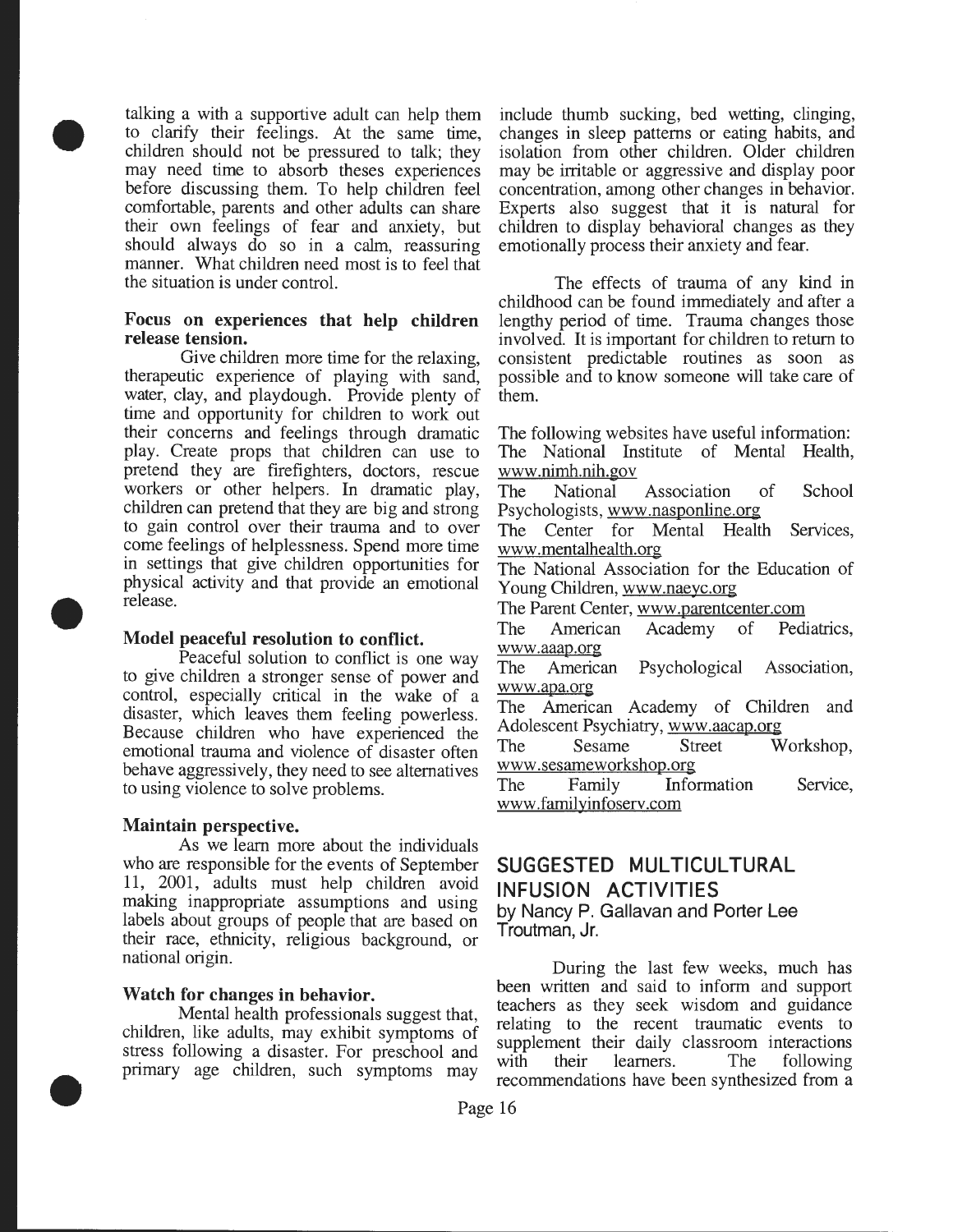multitude of reliable sources.

•

•

•

As teachers and learners encounter changes and challenges such as we currently are experiencing, it is important to remember that individual responses to traumatic events differ from person to person and with the passage of time. Individuals may feel anxious, fearful, angry, depressed, numb, distracted, withdrawn, etc.; an individual's feelings may be recognized clearly and expressed visibly, or they may be repressed and expressed through various seemingly unrelated and surprising outlets. Each of us needs to be aware and accepting of these individual variabilities and the strong likelihood that feelings will be expressed in ways that interfere with one's usual interactions and coping skills. As one counselor advises, we need to expect the unexpected.

Responses to traumatic events often are impacted by previous (and possibly unresolved) events from the past (e.g., death of significant others, victim of crime, loss of relationships, strong feelings about particular groups of people, etc.). It is recommended that teachers validate learners' concerns rather than talking them out of them. Teachers should listen to their learners carefully and respectfully attending to the individual's affective state and assisting with individualized problem-solving skills. Effective problem-solving strategies entail identifying the issue, reviewing possible solutions, and examining various outcomes before taking any immediate (and perhaps rash and regrettable) action. Learners need information regarding available resources to solve their individual problems. Importantly, teachers' behaviors at this time probably are more critical than finding the "right" words.

Teachers may want to try some of the following strategies with their learners:

- discuss current events as they unfold in the classroom setting (within developmentally appropriate guidelines and time limitations)
- allow each learner to share without interruptions or discussion from the teacher and/or among other students;
- allocate some class time allowing students to share their thoughts and feelings and through various avenues of creative, artistic, and productive expression;
- take time for teachers and other adults to share their own personal thoughts and feelings with the class as important rolemodeling;
- integrate current events with class curriculum as appropriate;
- select a class activity to communicate concern or contribute to the cause;
- acknowledge the absence of some students due to family needs and concerns;
- make clear statements about class attendance and absences due to decrease students' anxieties;
- recognize that individuals may feel distracted, have trouble concentrating, and might experience more difficulty with information recall and application; and
- let learners know that teachers are willing to be patient and work with them. Teachers can help most by ensuring a

safe, caring, and supportive environment for learners to talk with each other about their thoughts and feelings. This helps learners understand that they are not alone and that there are caring adults and other people who share their concerns. Providing a caring network

both at home and in the classroom is reassuring to learners and supports an acceptable level of functioning.

Teachers can guide learners in overcoming the sense of powerlessness that often arises in these kinds of situations. Individuals have many questions about violence and conflict in the world locally and globally. Prompting learners to pursue answers to these questions and helping them learn more about ways they can begin to cope with conflict creatively is empowering. Collaboratively we gain confidence in our abilities to understand what is going on around us, to acquire information from a variety of sources, to value diverse perspectives, and to learn about complex issues.

Teachers must prevent the emergence of dehumanization, prejudice, stereotyping, and victimization of any individual and/or group. Teachers can assist learners to be aware and manage their emotions, resolve conflict, and interrupt prejudice. But even more essential, teachers can demonstrate ways that learners can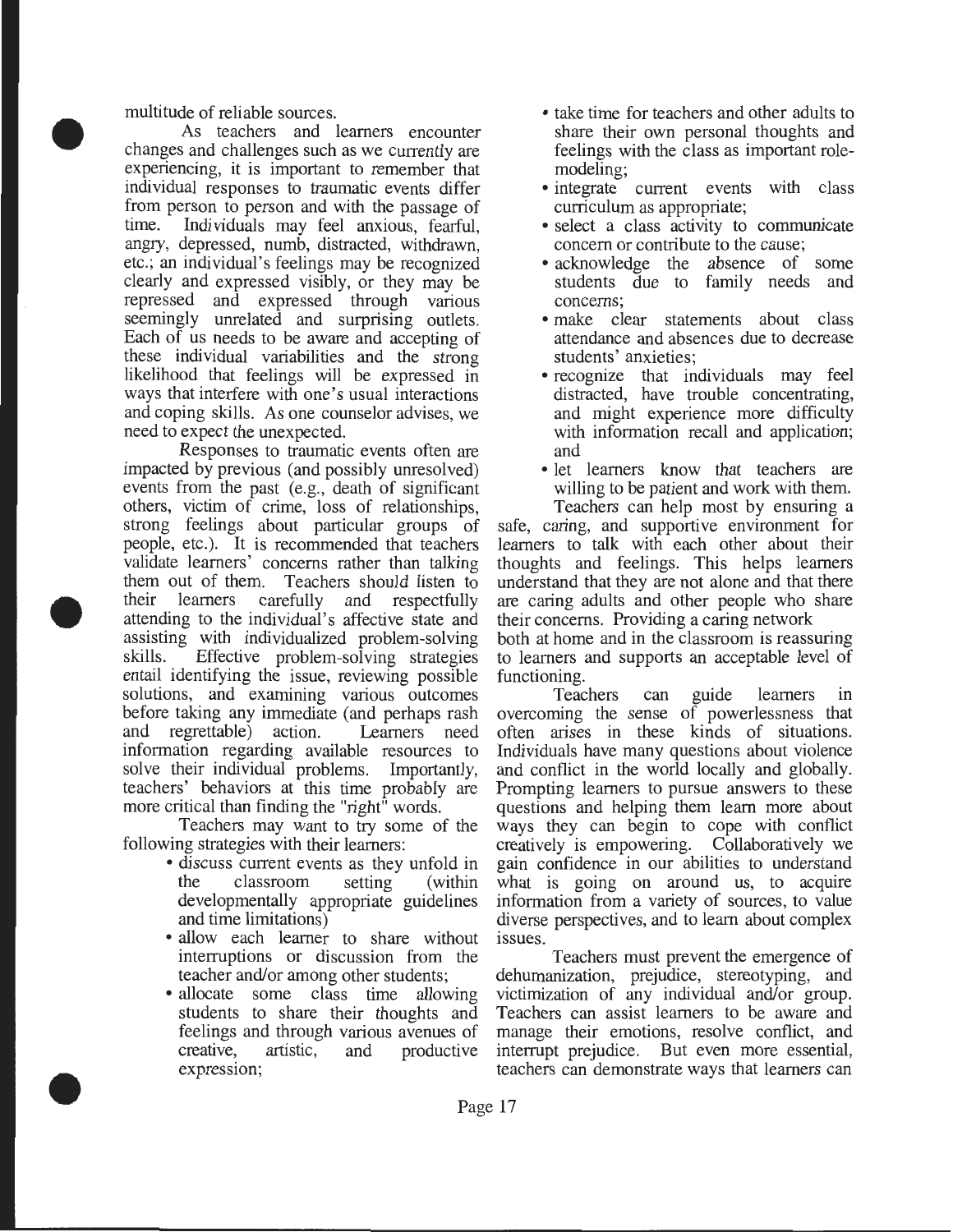support each other and respect each other's backgrounds and perspectives. By helping learners understand the human consequences of violence in any form, teachers can help them become more sensitive to other people's feelings and points of view.

•

•

•

Finally, individual's questions about these issues tend to arise repeatedly, even after the immediate trauma ends. Each of us the immediate trauma ends. continues to process our feelings and thoughts over time. Establishing long term goals promoting a democratic community and social justice in the classroom will provide the necessary framework for promoting safety, communication, and acceptance in each of our learners and us.

For additional guidance and/or support, feel free to contact the authors at:

Nancy Gallavan: gallavan@nevada.edu or Porter Troutman: porter@nevada.edu

**LESBIAN GAY BISEXUAL TRANSGENDER ISSUES AWARENESS MONTH** 

### **Learning Centers on LGBT Culture**

From civil rights victories and setbacks to famous LGBT people and their impact on American culture, and everything in between. Learn more about LGBT people and their experiences in the United States. Every Monday and Tuesday

in October. Moyer Student Union, Information Counters

### **"Family" Day Picnic**

Our families come in all shapes and sizes. Bring your family to the first annual "family" picnic! October 20, 2001 12:00 p.m. Sunset Park RSVP to Multicultural Student Affairs 895-4165

### **Variety Show and Mixer**

Share your talents and celebrate the talents of friends, colleagues, and community members. From drag kings and queens to live music performances, come see what makes the community a place of celebration over triumph. October 23, 2100 6:00 p.m. Moyer Student Union Ballroom

### **OUTfest 2001**

Check in with the different communities that make up the fighly diverse LGBT culture. Pick up information or learn how you can help make a difference in our community.

October 24, 2001 11:00 a.m. Pida Plaza, Alumni Amphitheater

### **Open Mic Night**

Bring your poetry or speak off the

Page 18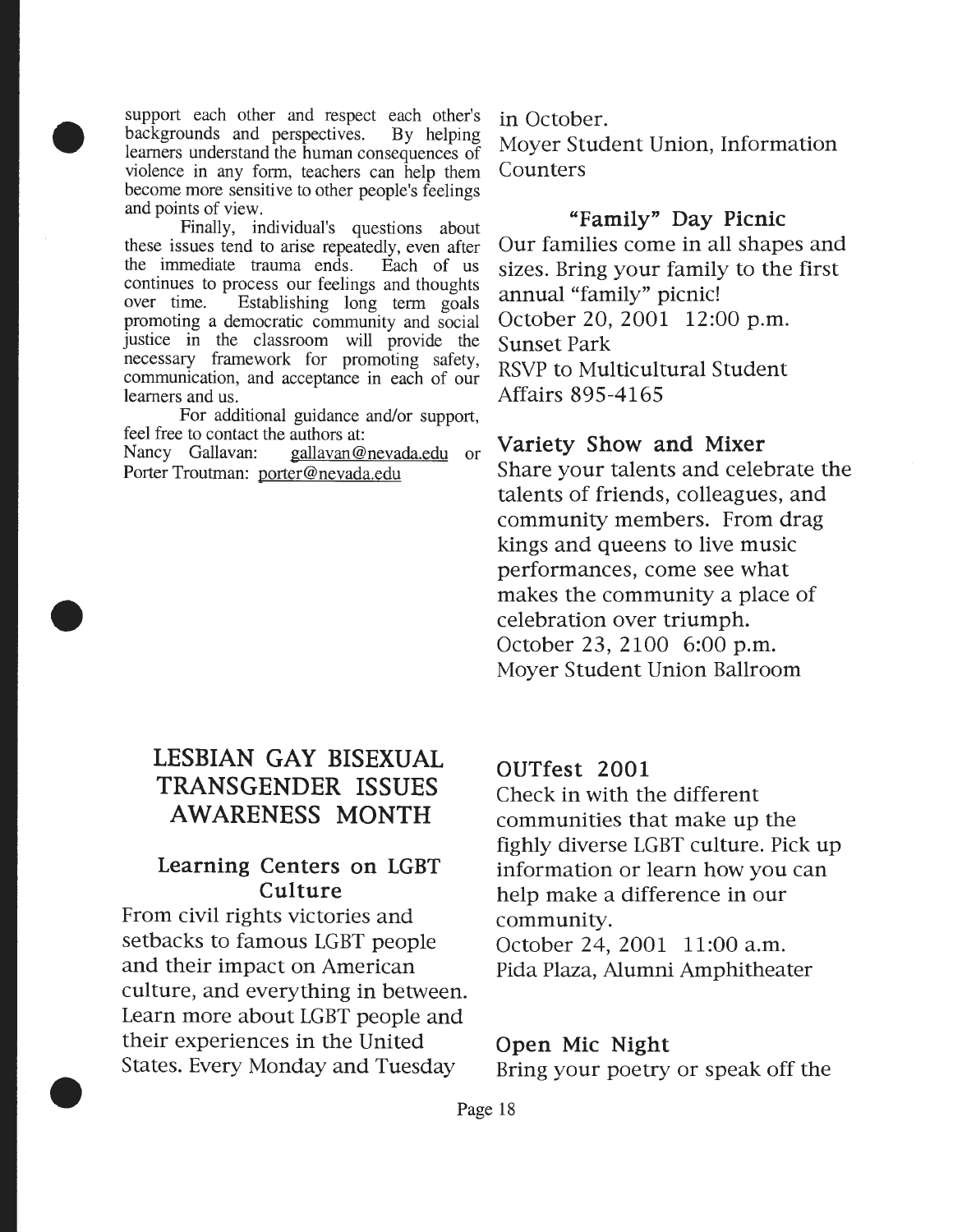cuff- everyone is invited to share their lives and experiences in a relaxed setting. Refreshments available. October 24, 2001 8:00 p.m. Dining Commons

•

•

•

For more information contact: MULTICULTURAL STUDENT AFFAIRS 895-4165 or

THE GAY AND LESBIAN COMMUNITY CENTER OF SOUTHERN NEVADA Serving the gay, lesbian, bisexual, and transgender community. The Center 912 E. Sahara Las Vegas, Nevada 89104 702/733-9800

## National Coming Out Day October 09, 2001



National Association for Multicultural Education

Colleagues:

I am writing to personally invite you to attend the National Association for Multicultural Education (NAME) 11th Annual International Conference being held in Las Vegas, Nevada, November 7-11, 2001 at the Riviera Hotel.

Name is an outstanding organization that sponsors an exceptional conference. It is the primary organization in the United States dedicated to academic success and educational equity for all students and groups, through multicultural education.

If you enjoyed the 10th Annual<br>NAME International Conference in NAME International Conference in Kissimmee, FL last fall, do not miss the opportunity to participate in the 11th Annual NAME International Conference being held in Las Vegas, NV.The conference will offer opportunities to interact with educational leaders throughout the nation and world, learn and share about effective strategies for diverse students, and obtain resources for<br>schools and communities to achieve schools and communities to excellence for all groups. The world premier of Lee Mun Wah's newest and most powerful documentary. "Last Chance for Eden", will be presented. This is the sequel to the widely acclaimed and used "Color of Fear."

Members of NAME believe the conference sessions, which feature many of the nations' best scholars and experts in multicultural education, will provide excellent diversity in-service opportunities. This is an excellent opportunity for administrators,<br>department chairs, professors, board department chairs, professors, board members. members to attend a national conference in Nevada at a relatively low cost. Please note the special conference rates for locals as well as credit options available.

### Special Rates for Las Vegas Area Educators:

- Full conference with meals \$165.00, includes two speaker luncheons, President's, banquet, etc.
- Full conference without meals \$100.00
- Single day (without meals) \$60.00

### Academic Credit

UNLV Graduate- \$103.50, Undergraduate - \$76.50;

Sierra Nevada College - Graduate TESL -

Page 19